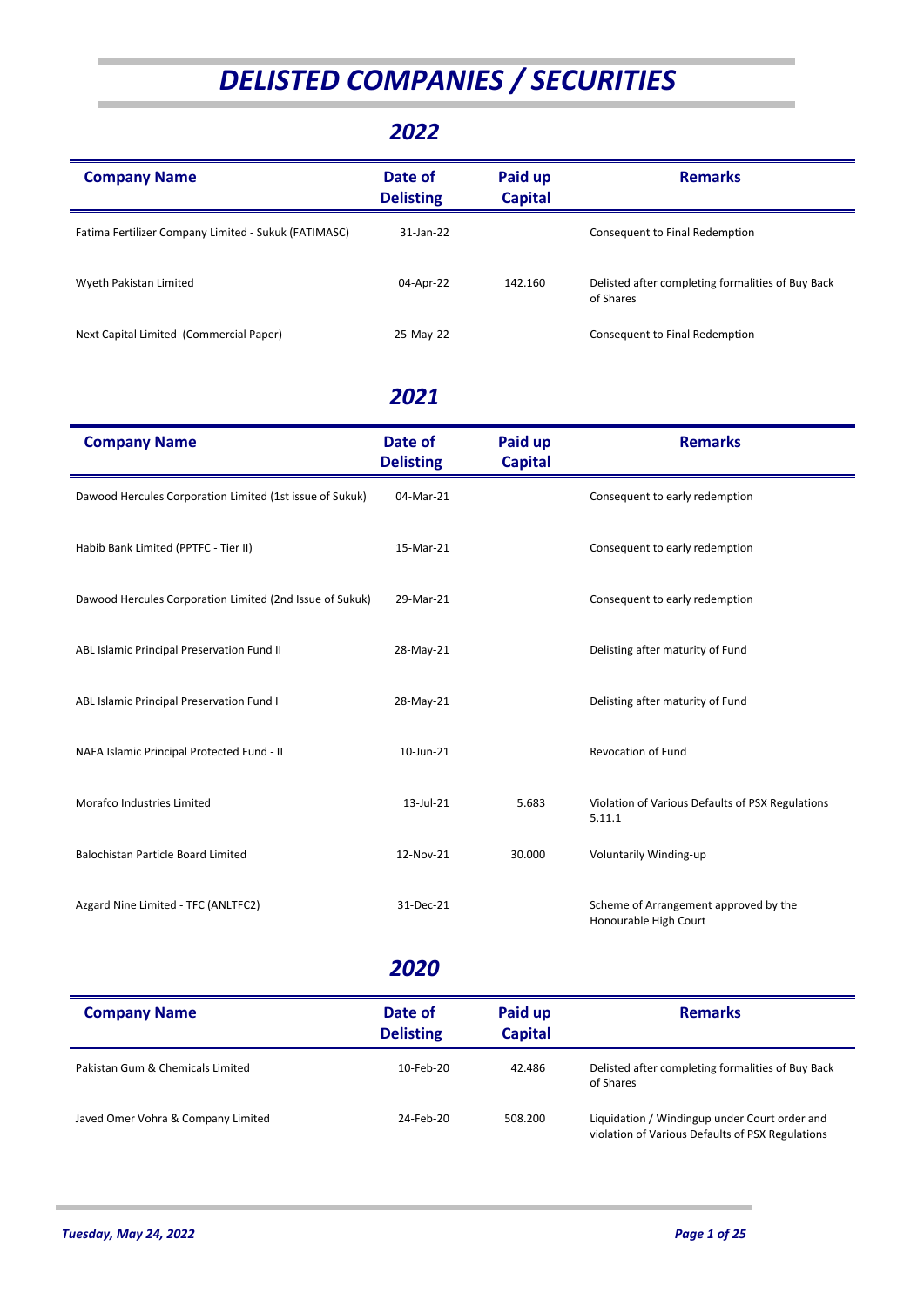| Ayesha Textile Mills Limited                | 24-Feb-20 | 14.000  | Delisted after completing formalities of Buy Back<br>of Shares                        |
|---------------------------------------------|-----------|---------|---------------------------------------------------------------------------------------|
| Golden Arrow Selected Stock Fund Limited    | 17-Mar-20 | 760.492 | Pursuant to the conversion of a Close-end Mutual<br>Fund into an Open-end Mutual Fund |
| <b>Treet Corporation Limited (PTC)</b>      | 28-May-20 |         | Consequent to Final Redemption                                                        |
| Sajjad Textile Mills Limited                | 06-Jul-20 | 212.678 | Delisted after completing formalities of Buy Back<br>of Shares                        |
| Bank Alfalah Limited (5th Isse TFC)         | 10-Jul-20 |         | Consequent to Final Redemption                                                        |
| Akzo Nobel Pakistan Limited                 | 10-Aug-20 | 464.433 | Delisted after completing formalities of Buy Back<br>of Shares                        |
| Engro Corporation Limited (2nd Sukuk Issue) | 25-Sep-20 |         | Consequent to Final Redemption                                                        |

| <b>Company Name</b>                         | Date of<br><b>Delisting</b> | Paid up<br><b>Capital</b> | <b>Remarks</b>                                                                                    |
|---------------------------------------------|-----------------------------|---------------------------|---------------------------------------------------------------------------------------------------|
| The Climax Engineering Company Limited      | 19-Feb-19                   | 33.120                    | Delisted after completing formalities of Buy Back<br>of Shares                                    |
| <b>UBL Gold Fund</b>                        | 22-Feb-19                   |                           | Consequent to Revocation of Fund                                                                  |
| IGI Aggressive Income Fund                  | 26-Mar-19                   |                           | Consequent to Revocation of Fund                                                                  |
| K-Electric Limited (3rd Sukuk)              | 15-Apr-19                   |                           | Consequent to Final Redemption                                                                    |
| Sunshine Cotton Mills Limited               | 15-May-19                   | 78.511                    | Liquidation / Windingup under Court order and<br>violation of Various Defaults of PSX Regulations |
| MCB Bank Limited (2nd Issue TFC)            | 09-Jul-19                   |                           | Consequent to Final Redemption                                                                    |
| Pakistan Refinery Limited (2nd Issue TFC)   | 10-Jul-19                   |                           | Consequent to Final Redemption                                                                    |
| Sargodha Spinning Mills Limited             | 15-Aug-19                   | 312.000                   | Delisted after completing formalities of Buy Back<br>of Shares                                    |
| N. P. Spinning Mills Limited                | 02-Sep-19                   | 147.000                   | Delisted after completing formalities of Buy Back<br>of Shares                                    |
| Ishtiag Textile Mills Limited               | 07-Oct-19                   | 42.500                    | Delisted after completing formalities of Buy Back<br>of Shares                                    |
| <b>SFL Limited</b>                          | 07-Oct-19                   | 200.914                   | Delisted after completing formalities of Buy Back<br>of Shares                                    |
| Transmission Engineering Industries Limited | 31-Oct-19                   | 117.000                   | Violation of Various Defaults of PSX Regulations<br>5.11.1                                        |
| Beema Pakistan Limited                      | 31-Oct-19                   | 416.837                   | Liquidation / Windingup under Court order and<br>violation of Various Defaults of PSX Regulations |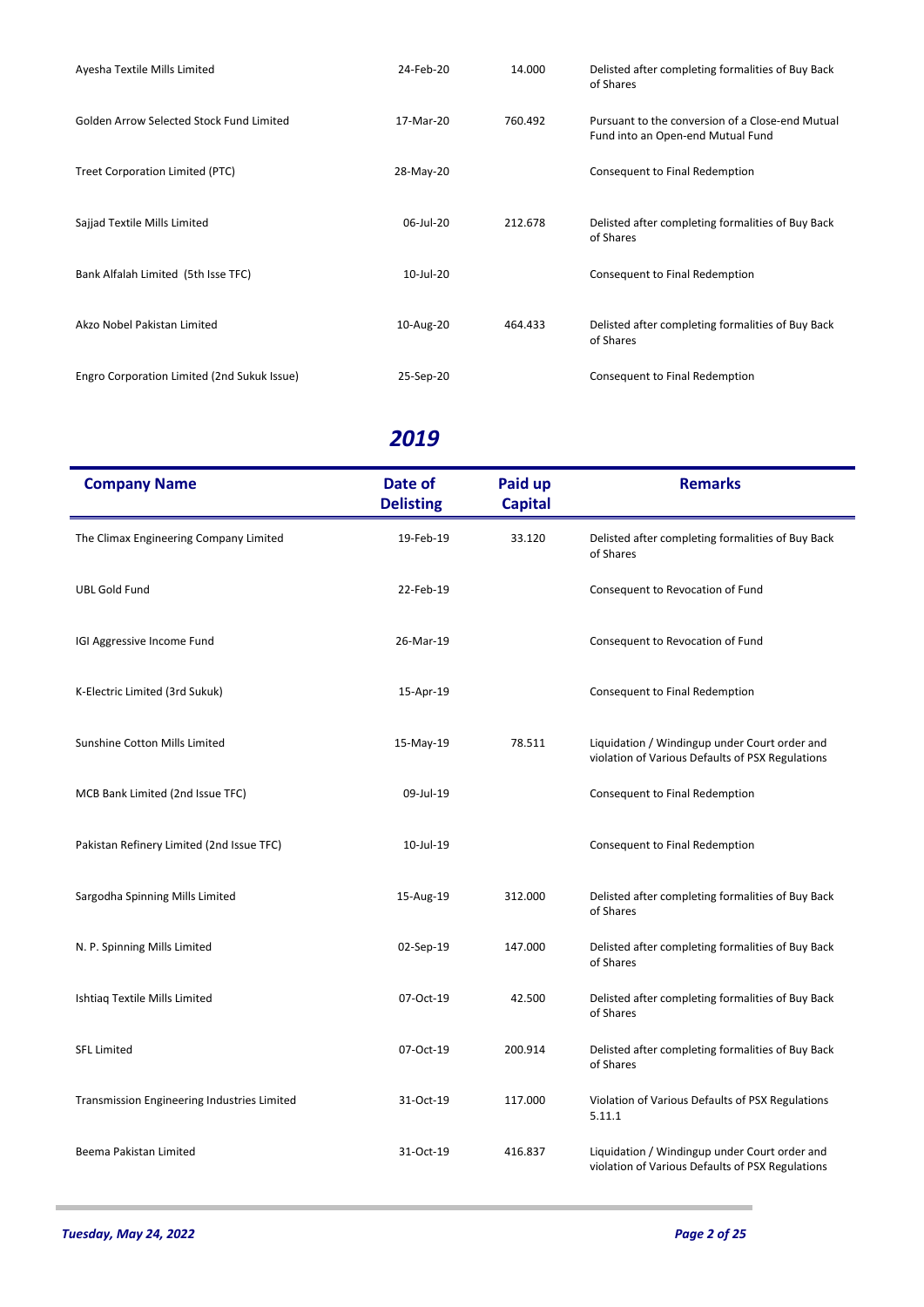| Mukhtar Textile Mills Limited               | 31-Oct-19 | 145.000   | Liquidation / Windingup under Court order and<br>violation of Various Defaults of PSX Regulations |
|---------------------------------------------|-----------|-----------|---------------------------------------------------------------------------------------------------|
| Southern Electric Power Company Limited     | 31-Oct-19 | 1.366.758 | Liquidation / Windingup under Court order and<br>violation of Various Defaults of PSX Regulations |
| Mirza Sugar Mills Limited                   | 31-Oct-19 | 141.000   | Violation of Various Defaults of PSX Regulations<br>5.11.1                                        |
| Investec Securities Limited                 | 31-Oct-19 | 163.333   | Violation of Various Defaults of PSX Regulations<br>5.11.1                                        |
| Jahangir Siddiqui & Co. Limited (7th Issue) | 05-Dec-19 |           | Consequent to Final Redemption                                                                    |

| <b>Company Name</b>                                | Date of<br><b>Delisting</b> | Paid up<br><b>Capital</b> | <b>Remarks</b>                                                                                    |
|----------------------------------------------------|-----------------------------|---------------------------|---------------------------------------------------------------------------------------------------|
| Punjab Cotton Mills Limited                        | 19-Feb-18                   | 115.000                   | Delisted after completing formalities of Buy Back<br>of Shares                                    |
| <b>Glamour Textile Mills Limited</b>               | 21-May-18                   | 266.400                   | Delisted after completing formalities of Buy Back<br>of Shares                                    |
| PIML Strategic Multi Asset Fund                    | 02-Jul-18                   |                           | Due to Merger                                                                                     |
| HBL Mustahekum Sarmaya Fund - I                    | 03-Sep-18                   |                           | Consequent to Revocation of Fund                                                                  |
| Adil Textile Mills Limited                         | 15-Oct-18                   | 77.258                    | Delisted after completing formalities of Buy Back<br>of Shares                                    |
| Globe Textile Mills (OE) Limited                   | 16-Nov-18                   | 46.622                    | Delisted after completing formalities of Buy Back<br>of Shares                                    |
| First Dawood Mutual Fund                           | 05-Dec-18                   | 580.750                   | Pursuant to the conversion of a Close-end Mutual<br>Fund into an Open-end Mutual Fund             |
| Al-Azhar Textile Mills Limited                     | 21-Dec-18                   | 85.504                    | Violation of Various Defaults of PSX Regulations<br>5.11.1                                        |
| Al-Qaim Textile Mills Limited                      | 21-Dec-18                   | 74.530                    | Violation of Various Defaults of PSX Regulations<br>5.11.1                                        |
| Pangrio Sugar Mills Limited                        | 21-Dec-18                   | 108.500                   | Violation of Various Defaults of PSX Regulations<br>5.11.1                                        |
| Saleem Sugar Mills Limited (Ordinary & Preference) | 21-Dec-18                   | 11.216                    | Violation of Various Defaults of PSX Regulations<br>5.11.1                                        |
| (Colony) Thal Textile Mills Limited                | 21-Dec-18                   | 55.688                    | Violation of Various Defaults of PSX Regulations<br>5.11.1                                        |
| Noor Silk Mills Limited                            | 21-Dec-18                   | 4.000                     | Violation of Various Defaults of PSX Regulations<br>5.11.1                                        |
| Genertech Pakistan Limited                         | 21-Dec-18                   | 198.000                   | Violation of Various Defaults of PSX Regulations<br>5.11.1                                        |
| Saleem Denim Industries Limited                    | 21-Dec-18                   | 39.018                    | Liquidation / Windingup under Court order and<br>violation of Various Defaults of PSX Regulations |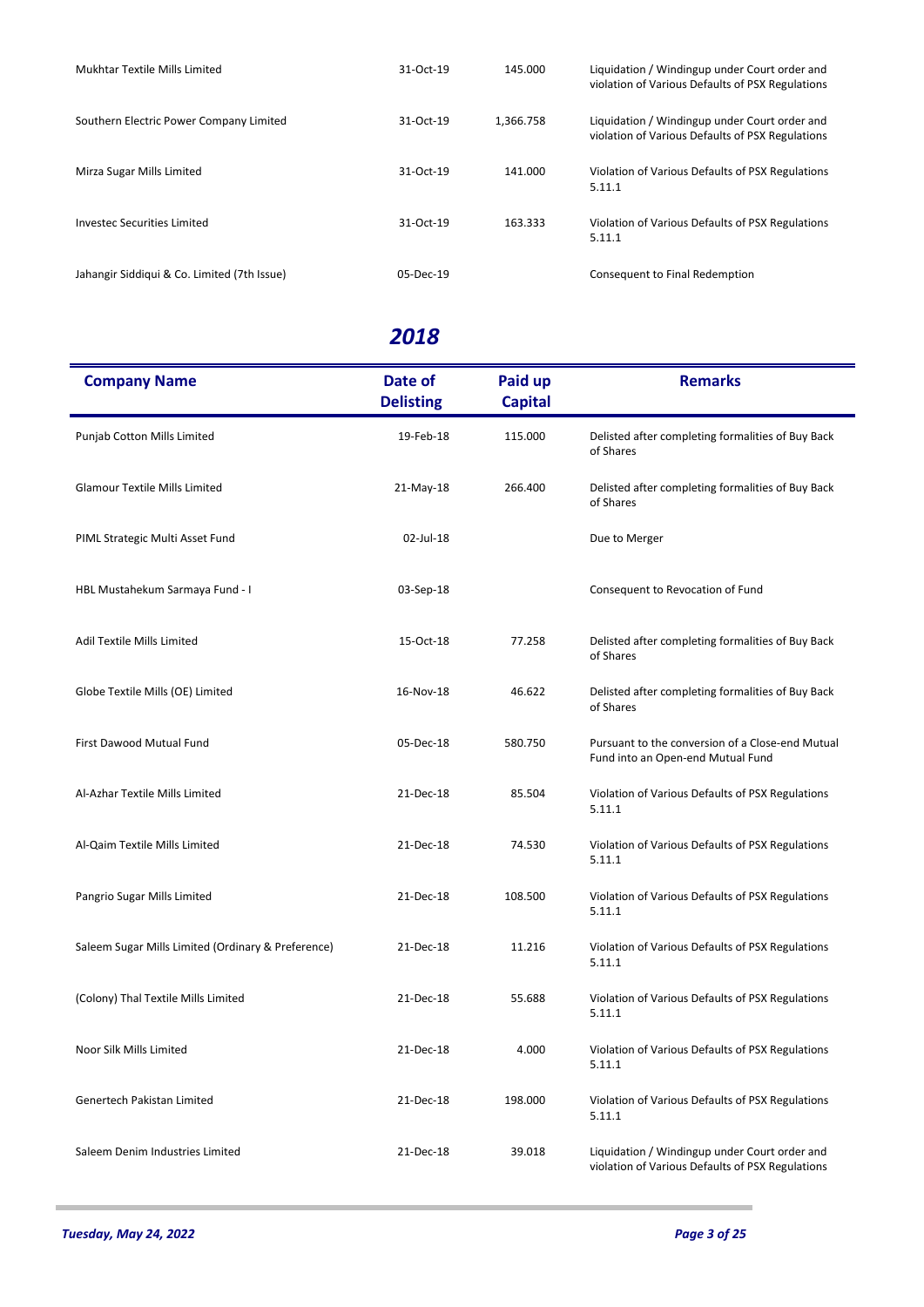| Mehr Destgir Textile Mills Limited       | 21-Dec-18 | 92.000 | Liquidation / Windingup under Court order and<br>violation of Various Defaults of PSX Regulations |
|------------------------------------------|-----------|--------|---------------------------------------------------------------------------------------------------|
| <b>Brothers Textile Mills Limited</b>    | 21-Dec-18 | 98.010 | Violation of Various Defaults of PSX Regulations<br>5.11.1                                        |
| NAFA Islamic Principal Preservation Fund | 24-Dec-18 |        | Consequent to Revocation of Fund                                                                  |

| <b>Company Name</b>                       | Date of<br><b>Delisting</b> | Paid up<br><b>Capital</b> | <b>Remarks</b>                                                                                     |
|-------------------------------------------|-----------------------------|---------------------------|----------------------------------------------------------------------------------------------------|
| Pakistan Refinery Limited (1st Issue TFC) | 14-Mar-17                   |                           | Consequent to Final Redemption                                                                     |
| K-Electric Limited (Sukuk - 2)            | 26-Apr-17                   |                           | Consequent to Final Redemption                                                                     |
| Engro Corporation Limited (Sukuk - 1)     | 09-Aug-17                   |                           | Consequent to Final Redemption                                                                     |
| K-Electric Limited (TFC - 3)              | 29-Sep-17                   |                           | Consequent to Final Redemption                                                                     |
| Al-Qadir Textile Mills Limited            | 13-Nov-17                   | 75.600                    | Delisted after completing formalities of Buy Back<br>of Shares                                     |
| Pakistan Guarantee Insurance Co. Limited  | 29-Nov-17                   | 25.166                    | Liquidation / Windingup under Court order i.e.<br>violation of Various Defaults of PSX Regulations |
| Ayaz Textile Mills Limited                | 15-Dec-17                   | 85.342                    | Liquidation / Windingup under Court order i.e.<br>violation of Various Defaults of PSX Regulations |

| <b>Company Name</b>                         | Date of<br><b>Delisting</b> | Paid up<br><b>Capital</b> | <b>Remarks</b>                                                 |
|---------------------------------------------|-----------------------------|---------------------------|----------------------------------------------------------------|
| Olympia Textile Mills Limited               | 28-Apr-16                   | 108.040                   | Delisted after completing formalities of Buy Back<br>of Shares |
| Engro Fertilizers Limited (4th Issue PPTFC) | $10-May-16$                 |                           | Consequent to Final Redemption                                 |
| Engro Fertilizers Limited (5th Issue PPTFC) | $10-May-16$                 |                           | Consequent to Final Redemption                                 |
| Jahangir Siddiqui & Co. Limited (PPTFC)     | 23-May-16                   |                           | Consequent to Final Redemption                                 |
| Pak Oman Advantage Fund                     | 26-May-16                   | 1,000.000                 | Delisting after maturity of Fund                               |
| Resham Textile Industries Limited           | 06-Sep-16                   | 360.000                   | Delisted after completing formalities of Buy Back<br>of Shares |
| <b>KASB Corporation Limited</b>             | 28-Nov-16                   | 5,577.730                 | Delisted after completing formalities of Buy Back<br>of Shares |
| Pakistan Mobile Communication Ltd. (PPTFC)  | 29-Nov-16                   |                           | Consequent to Final Redemption                                 |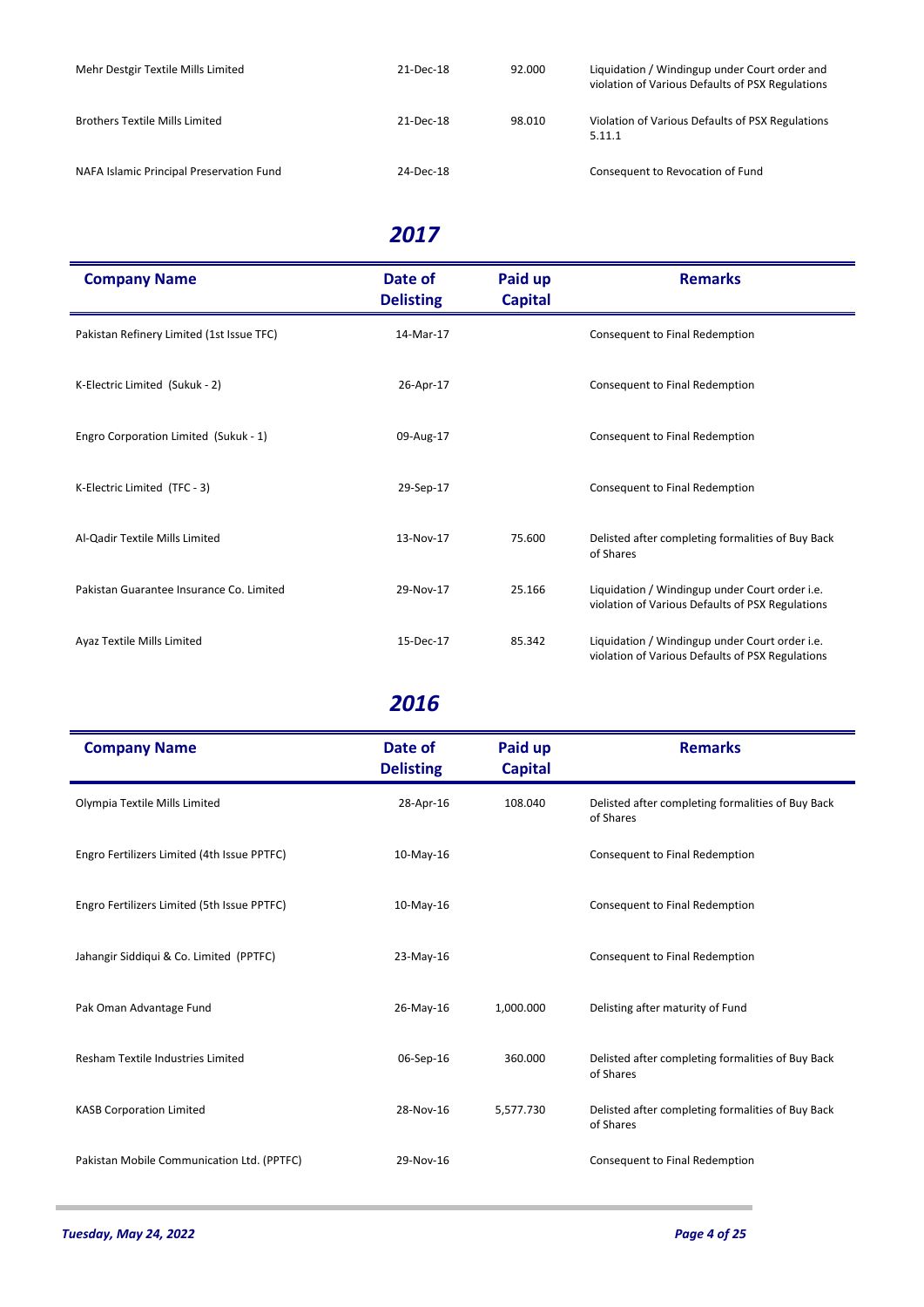| <b>Company Name</b>                        | Date of<br><b>Delisting</b> | Paid up<br><b>Capital</b> | <b>Remarks</b>                                                                                   |
|--------------------------------------------|-----------------------------|---------------------------|--------------------------------------------------------------------------------------------------|
| Sind Fine Textile Mills Limited            | 25-May-15                   | 23.000                    | Delisted after completing formalities of Buy Back<br>of Shares                                   |
| National Asset Leasing Corporation Limited | 27-Jul-15                   | 95.368                    | Liquidation / Windingup under Court order i.e.<br>violation of KSE Regulation clause #5.11.1(d)  |
| <b>Caravan East Fabrics Limited</b>        | 14-Sep-15                   | 100.000                   | Liquidation / Windingup under Court order i.e.<br>violation of KSE Regulation clause # 5.11.1(d) |
| <b>Dreamworld Limited</b>                  | 17-Sep-15                   | 320.000                   | Delisted after completing formalities of Buy Back<br>of Shares                                   |
| The Pan Islamic Steamship Company Limited  | 28-Sep-15                   | 50.000                    | Liquidation / Windingup under Court order i.e.<br>violation of KSE Regulation clause # 5.11.1(d) |
| Medi Glass Limited                         | 28-Sep-15                   | 75.938                    | Liquidation / Windingup under Court order i.e.<br>violation of KSE Regulation clause #5.11.1(d)  |
| Mineral Grinding Mills Limited             | 12-Nov-15                   | 36.000                    | Liquidation / Windingup under Court order i.e.<br>violation of KSE Regulation clause # 5.11.1(d) |
| Casspak Industries Limited                 | 28-Dec-15                   | 22.000                    | Liquidation / Windingup under Court order i.e.<br>violation of KSE Regulation clause #5.11.1(d)  |

| <b>Company Name</b>                    | Date of<br><b>Delisting</b> | Paid up<br><b>Capital</b> | <b>Remarks</b>                                                                                 |
|----------------------------------------|-----------------------------|---------------------------|------------------------------------------------------------------------------------------------|
| First Capital Mutual Fund Limited      | 06-Jan-14                   | 300.000                   | Pursuant to the conversion of a Close-end Mutual<br>Fund into an Open-end Mutual Fund          |
| Platinum Insurance Company Limited     | 27-Jan-14                   | 120.000                   | Violation of Listing Regulation No.30(1) including<br>Non-holding of AGM for two or more years |
| Wateen Telecom Limited                 | 17-Feb-14                   | 6,174.746                 | Delisted after completing formalities of Buy Back<br>of Shares                                 |
| First Habib Bank Modaraba              | 02-Jun-14                   | 397.072                   | Liquidation / Windingup under Court order i.e.<br>violation of Listing Regulation No. 30       |
| Saif Nadeem Kawasaki Motors Limited    | 02-Jun-14                   | 25.830                    | Liquidation / Windingup under Court order i.e.<br>violation of Listing Regulation No. 30       |
| <b>Quality Textile Mills Limited</b>   | 24-Nov-14                   | 159.778                   | Delisted after completing formalities of Buy Back<br>of Shares                                 |
| <b>Central Forest Products Limited</b> | 24-Nov-14                   | 30.000                    | Delisted after completing formalities of Buy Back<br>of Shares                                 |
| Namco Balanced Fund                    | 10-Dec-14                   | 1,310.832                 | Pursuant to the conversion of a Close-end Mutual<br>Fund into an Open-end Mutual Fund          |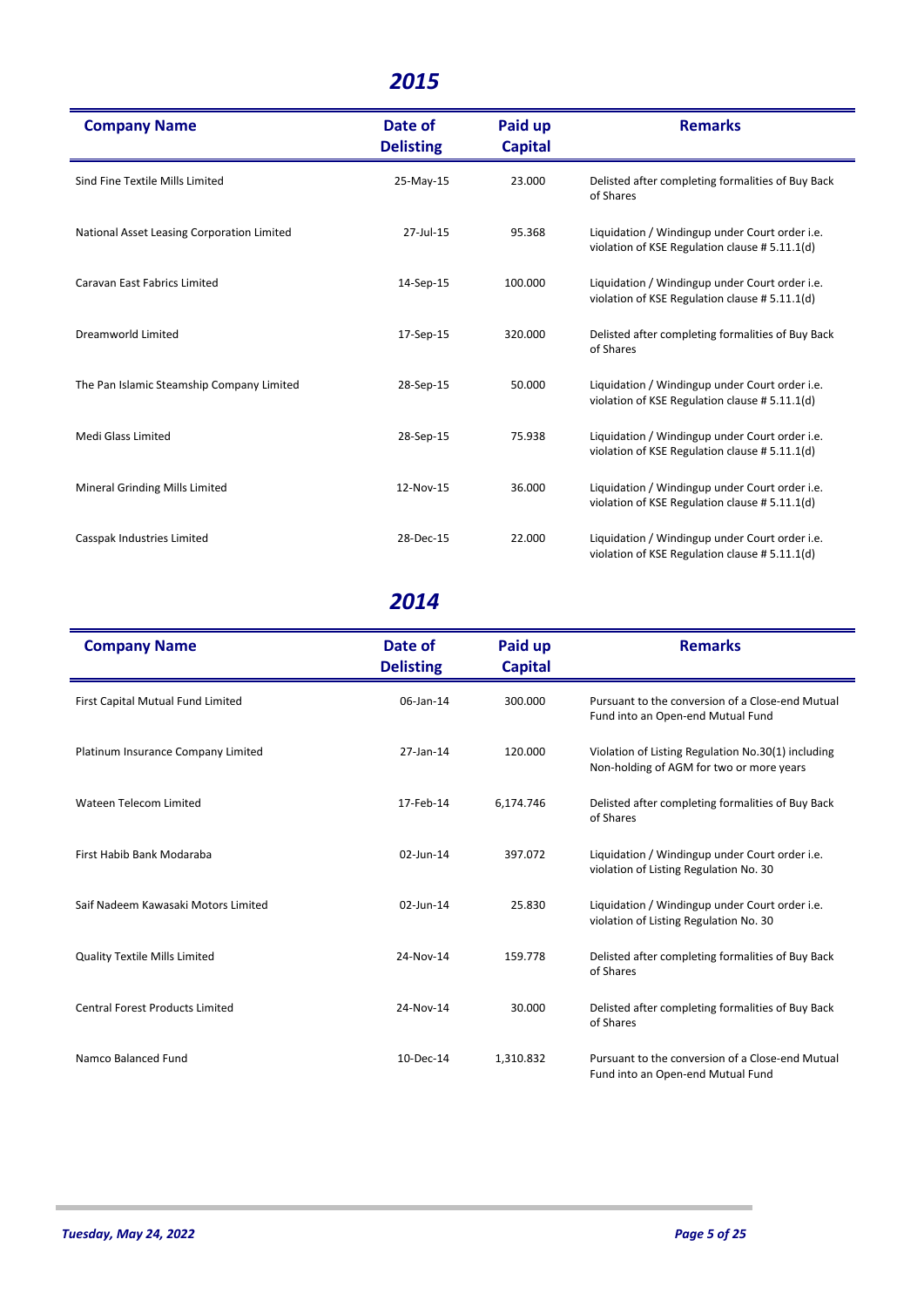| <b>Company Name</b>                | Date of<br><b>Delisting</b> | Paid up<br><b>Capital</b> | <b>Remarks</b>                                                                                 |
|------------------------------------|-----------------------------|---------------------------|------------------------------------------------------------------------------------------------|
| Kohinoor Looms Limited             | 08-Jan-13                   | 180.267                   | Liquidation / Windingup under Court order i.e.<br>violation of Listing Regulation No. 30       |
| Fazal Vegetable Ghee Mills Limited | 08-Jan-13                   | 20.000                    | Liquidation / Windingup under Court order i.e.<br>violation of Listing Regulation No. 30       |
| Southern Networks Limited          | 18-Mar-13                   | 499.775                   | Delisted after completing formalities of Buy Back<br>of Shares                                 |
| Syed Match Company Limited         | 08-Apr-13                   | 3.000                     | Delisted after completing formalities of Buy Back<br>of Shares                                 |
| Natover Lease & Refinance Limited  | 06-May-13                   | 87.750                    | Violation of Listing Regulation No.30(1) including<br>Non-holding of AGM for two or more years |
| Unilever Pakistan Limited          | 13-Sep-13                   | 664.694                   | Delisted after completing formalities of Buy Back<br>of Shares                                 |
| JS Growth Fund                     | 13-Sep-13                   | 3,180.045                 | Pursuant to the conversion of a Close-end Mutual<br>Fund into an Open-end Mutual Fund          |
| JS Value Fund Limited              | 16-Sep-13                   | 1,185.750                 | Pursuant to the conversion of a Close-end Mutual<br>Fund into an Open-end Mutual Fund          |
| PICIC Energy Fund                  | 16-Sep-13                   | 1,000.000                 | Pursuant to the conversion of a Close-end Mutual<br>Fund into an Open-end Mutual Fund          |
| Atlas Fund of Funds                | 16-Sep-13                   | 525.000                   | <b>Revocation of Fund</b>                                                                      |
| Meezan Balanced Fund               | 23-Sep-13                   | 1,200.000                 | Pursuant to the conversion of a Close-end Mutual<br>Fund into an Open-end Mutual Fund          |
| <b>Taxila Engineering Limited</b>  | 11-Nov-13                   | 42.500                    | Violation of Listing Regulation No.30(1) including<br>Non-holding of AGM for two or more years |
| Safeway Mutual Fund Limited        | 09-Dec-13                   | 544.500                   | Pursuant to the conversion of a Close-end Mutual<br>Fund into an Open-end Mutual Fund          |
| Asian Stock Fund Limited           | 09-Dec-13                   | 900.000                   | Pursuant to the conversion of a Close-end Mutual<br>Fund into an Open-end Mutual Fund          |
| Liberty Mills Limited              | 27-Dec-13                   | 230.953                   | Delisted after completing formalities of Buy Back<br>of Shares                                 |

| <b>Company Name</b>          | Date of<br><b>Delisting</b> | Paid up<br><b>Capital</b> | <b>Remarks</b>                                                                           |
|------------------------------|-----------------------------|---------------------------|------------------------------------------------------------------------------------------|
| Valika Woollen Mills Limited | 01-Feb-12                   | 9.999                     | Liquidation / Windingup under Court order i.e.<br>violation of Listing Regulation No. 30 |
| Mehran Jute Mills Limited    | $01$ -Feb-12                | 30.704                    | Liquidation / Windingup under Court order i.e.<br>violation of Listing Regulation No. 30 |
| First Dadabhoy Modaraba      | 01-Feb-12                   | 50.000                    | Liquidation / Windingup under Court order i.e.<br>violation of Listing Regulation No. 30 |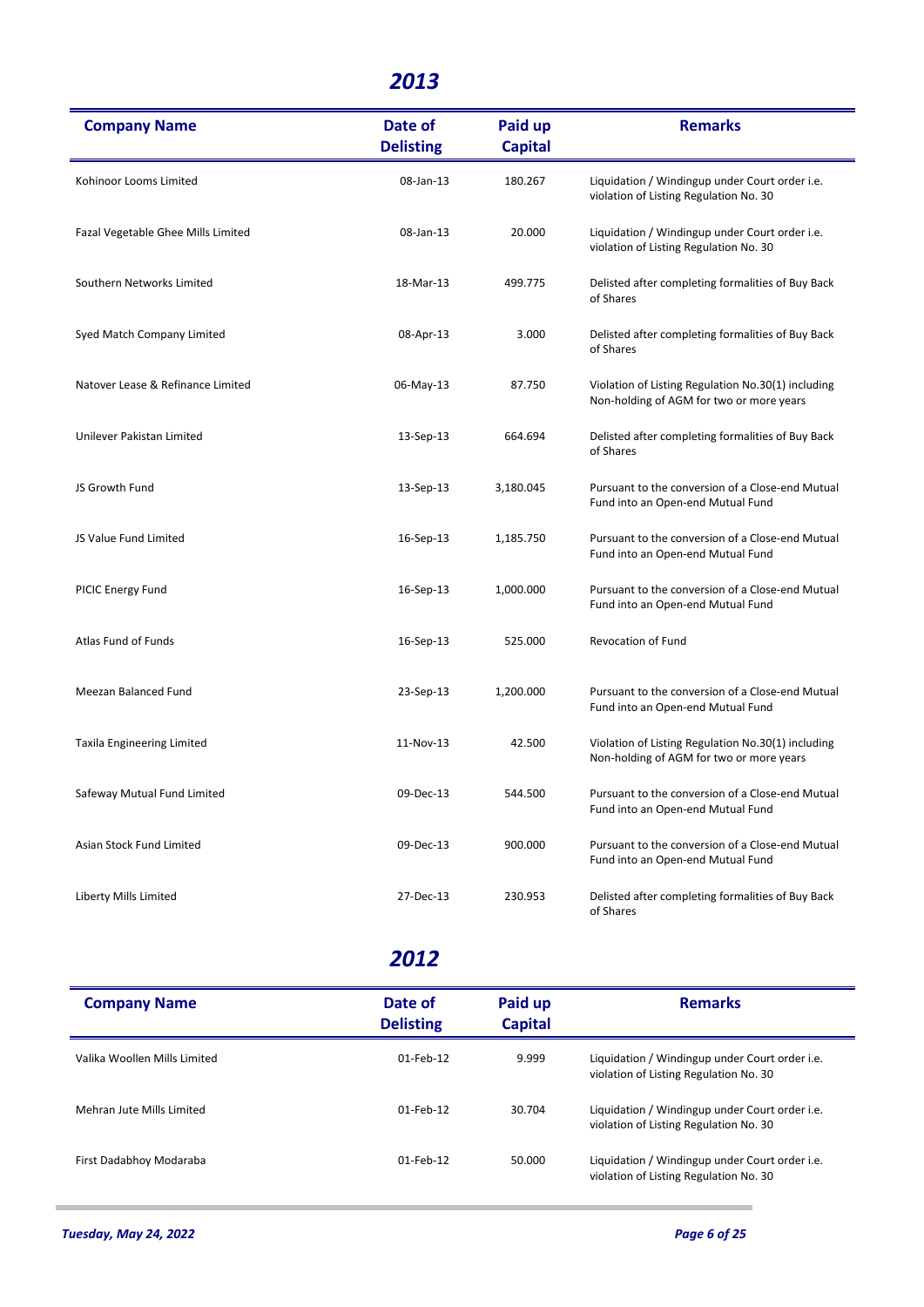| Schon Modaraba                              | 01-Feb-12 | 234.000 | Liquidation / Windingup under Court order i.e.<br>violation of Listing Regulation No. 30 |
|---------------------------------------------|-----------|---------|------------------------------------------------------------------------------------------|
| Sterling Insurance Company Limited          | 01-Feb-12 | 5.000   | Liquidation / Windingup under Court order i.e.<br>violation of Listing Regulation No. 30 |
| <b>Turbo Tec Limited</b>                    | 01-Feb-12 | 100.000 | Liquidation / Windingup under Court order i.e.<br>violation of Listing Regulation No. 30 |
| Siftag International Limited                | 01-Feb-12 | 30.178  | Liquidation / Windingup under Court order i.e.<br>violation of Listing Regulation No. 30 |
| Pak Ghee Industries Limited                 | 01-Feb-12 | 22.000  | Liquidation / Windingup under Court order i.e.<br>violation of Listing Regulation No. 30 |
| Uqab Breeding Farms Limited                 | 01-Feb-12 | 26.500  | Liquidation / Windingup under Court order i.e.<br>violation of Listing Regulation No. 30 |
| Unity Modaraba                              | 01-Feb-12 | 300.000 | Liquidation / Windingup under Court order i.e.<br>violation of Listing Regulation No. 30 |
| Tawakkal Garments Industries Limited        | 01-Feb-12 | 121.500 | Liquidation / Windingup under Court order i.e.<br>violation of Listing Regulation No. 30 |
| Taga Pakistan Limited                       | 01-Feb-12 | 26.000  | Liquidation / Windingup under Court order i.e.<br>violation of Listing Regulation No. 30 |
| Rashid Textile Mills Limited                | 01-Feb-12 | 12.000  | Liquidation / Windingup under Court order i.e.<br>violation of Listing Regulation No. 30 |
| Alif Textile Industries Limited             | 01-Feb-12 | 39.000  | Liquidation / Windingup under Court order i.e.<br>violation of Listing Regulation No. 30 |
| Islamic Investment Bank Limited             | 01-Feb-12 | 197.683 | Liquidation / Windingup under Court order i.e.<br>violation of Listing Regulation No. 30 |
| Myfip Video Industries Limited              | 01-Feb-12 | 20.000  | Liquidation / Windingup under Court order i.e.<br>violation of Listing Regulation No. 30 |
| Norrie Textile Mills Limited                | 01-Feb-12 | 48.600  | Liquidation / Windingup under Court order i.e.<br>violation of Listing Regulation No. 30 |
| <b>Apex Fabrics Limited</b>                 | 01-Feb-12 | 57.685  | Liquidation / Windingup under Court order i.e.<br>violation of Listing Regulation No. 30 |
| Dadabhoy Leasing Company Limited            | 01-Feb-12 | 75.250  | Liquidation / Windingup under Court order i.e.<br>violation of Listing Regulation No. 30 |
| Delta Insurance Company Limited             | 01-Feb-12 | 40.000  | Liquidation / Windingup under Court order i.e.<br>violation of Listing Regulation No. 30 |
| Indus Polyester Company Limited             | 01-Feb-12 | 123.602 | Liquidation / Windingup under Court order i.e.<br>violation of Listing Regulation No. 30 |
| InterAsia Leasing Company Limited           | 01-Feb-12 | 100.000 | Liquidation / Windingup under Court order i.e.<br>violation of Listing Regulation No. 30 |
| Long Term Venture Capital Modaraba          | 01-Feb-12 | 395.911 | Liquidation / Windingup under Court order i.e.<br>violation of Listing Regulation No. 30 |
| Pakistan Northern Insurance Company Limited | 01-Feb-12 | 8.294   | Liquidation / Windingup under Court order i.e.<br>violation of Listing Regulation No. 30 |
| Atlas Engineering Limited                   | 21-Mar-12 | 246.734 | Delisted after completing formalities of Buy Back<br>of Shares                           |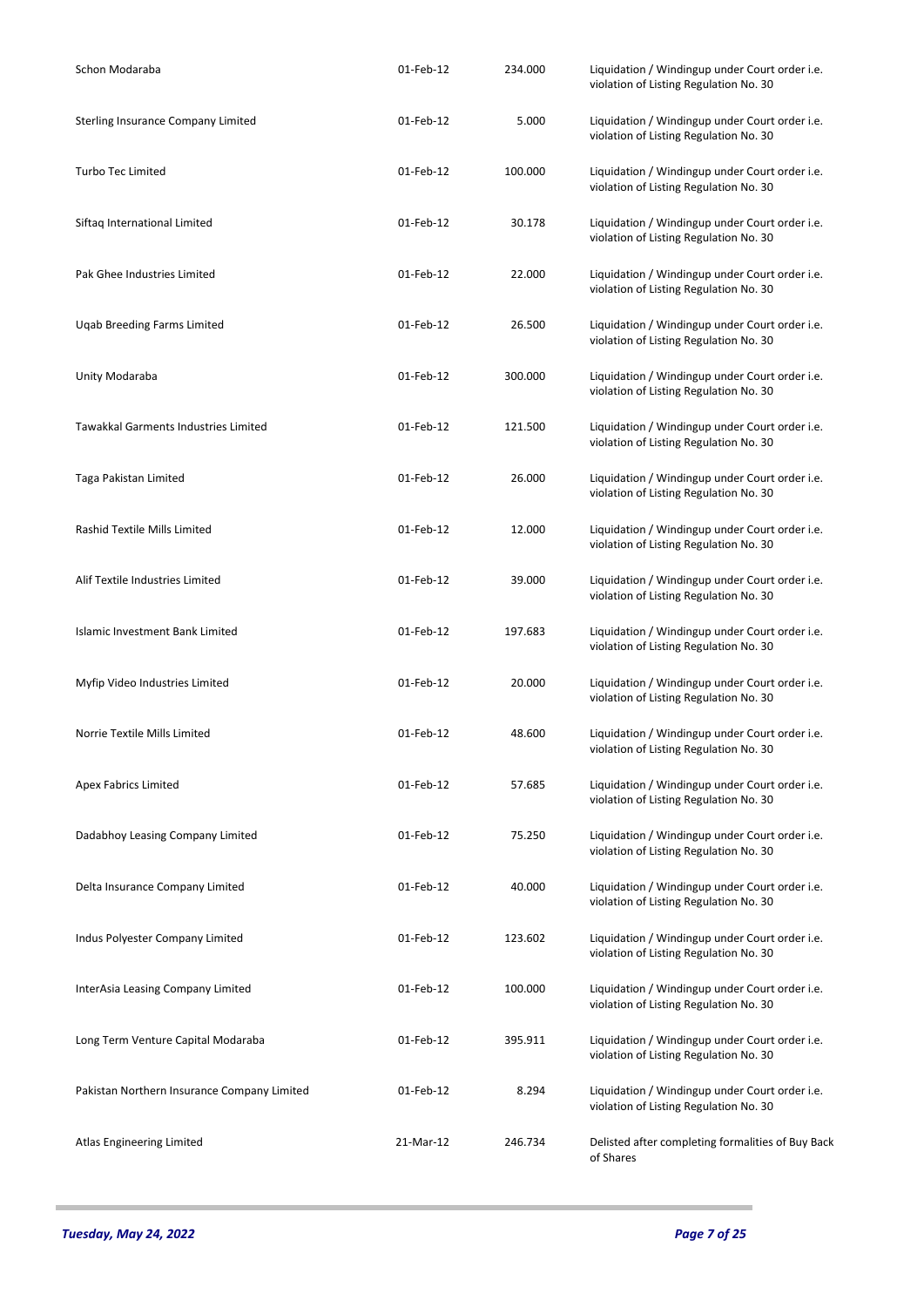| <b>Sind Alkalis Limited</b>            | 26-Mar-12 | 74.804  | Liquidation / Windingup under Court order i.e.<br>violation of Listing Regulation No. 30 |
|----------------------------------------|-----------|---------|------------------------------------------------------------------------------------------|
| Kausar Paints Limited                  | 26-Mar-12 | 12.500  | Liquidation / Windingup under Court order i.e.<br>violation of Listing Regulation No. 30 |
| Tri-Star Shipping Lines Limited        | 26-Mar-12 | 600.000 | Liquidation / Windingup under Court order i.e.<br>violation of Listing Regulation No. 30 |
| <b>Tariq Cotton Mills Limited</b>      | 26-Mar-12 | 7.000   | Liquidation / Windingup under Court order i.e.<br>violation of Listing Regulation No. 30 |
| Awan Textile Mills Limited             | 26-Mar-12 | 86.640  | Liquidation / Windingup under Court order i.e.<br>violation of Listing Regulation No. 30 |
| Karim Silk Mills Limited               | 26-Mar-12 | 9.750   | Liquidation / Windingup under Court order i.e.<br>violation of Listing Regulation No. 30 |
| Junaid Cotton Mills Limited            | 26-Mar-12 | 25.000  | Liquidation / Windingup under Court order i.e.<br>violation of Listing Regulation No. 30 |
| Harnai Woollen Mills Limited           | 26-Mar-12 | 5.000   | Liquidation / Windingup under Court order i.e.<br>violation of Listing Regulation No. 30 |
| First Tawakkal Modaraba                | 26-Mar-12 | 258.750 | Liquidation / Windingup under Court order i.e.<br>violation of Listing Regulation No. 30 |
| <b>Crescent Spinning Mills Limited</b> | 26-Mar-12 | 151.464 | Liquidation / Windingup under Court order i.e.<br>violation of Listing Regulation No. 30 |
| Colony Woollen Mills Limited           | 26-Mar-12 | 3.959   | Liquidation / Windingup under Court order i.e.<br>violation of Listing Regulation No. 30 |
| Tawakkal Limited                       | 26-Mar-12 | 139.440 | Liquidation / Windingup under Court order i.e.<br>violation of Listing Regulation No. 30 |
| Bahawalpur Textile Mills Limited       | 26-Mar-12 | 10.000  | Liquidation / Windingup under Court order i.e.<br>violation of Listing Regulation No. 30 |
| Saitex Spinning Mills Limited          | 26-Mar-12 | 74.000  | Liquidation / Windingup under Court order i.e.<br>violation of Listing Regulation No. 30 |
| Adil Polypropylene Products Limited    | 26-Mar-12 | 55.300  | Liquidation / Windingup under Court order i.e.<br>violation of Listing Regulation No. 30 |
| Modern Textile Mills Limited           | 26-Mar-12 | 37.500  | Liquidation / Windingup under Court order i.e.<br>violation of Listing Regulation No. 30 |
| Muslim Ghee Mills Limited              | 26-Mar-12 | 26.000  | Liquidation / Windingup under Court order i.e.<br>violation of Listing Regulation No. 30 |
| Pak Fibre Industries Limited           | 26-Mar-12 | 100.000 | Liquidation / Windingup under Court order i.e.<br>violation of Listing Regulation No. 30 |
| Pakistan Dairies Limited               | 26-Mar-12 | 10.000  | Liquidation / Windingup under Court order i.e.<br>violation of Listing Regulation No. 30 |
| Qayyum Spinning Limited                | 26-Mar-12 | 120.000 | Liquidation / Windingup under Court order i.e.<br>violation of Listing Regulation No. 30 |
| Bela Engineeers Limited                | 26-Mar-12 | 34.000  | Liquidation / Windingup under Court order i.e.<br>violation of Listing Regulation No. 30 |
| Wazir Ali Industries Limited           | 07-May-12 | 79.860  | Delisted after completing formalities of Buy Back<br>of Shares                           |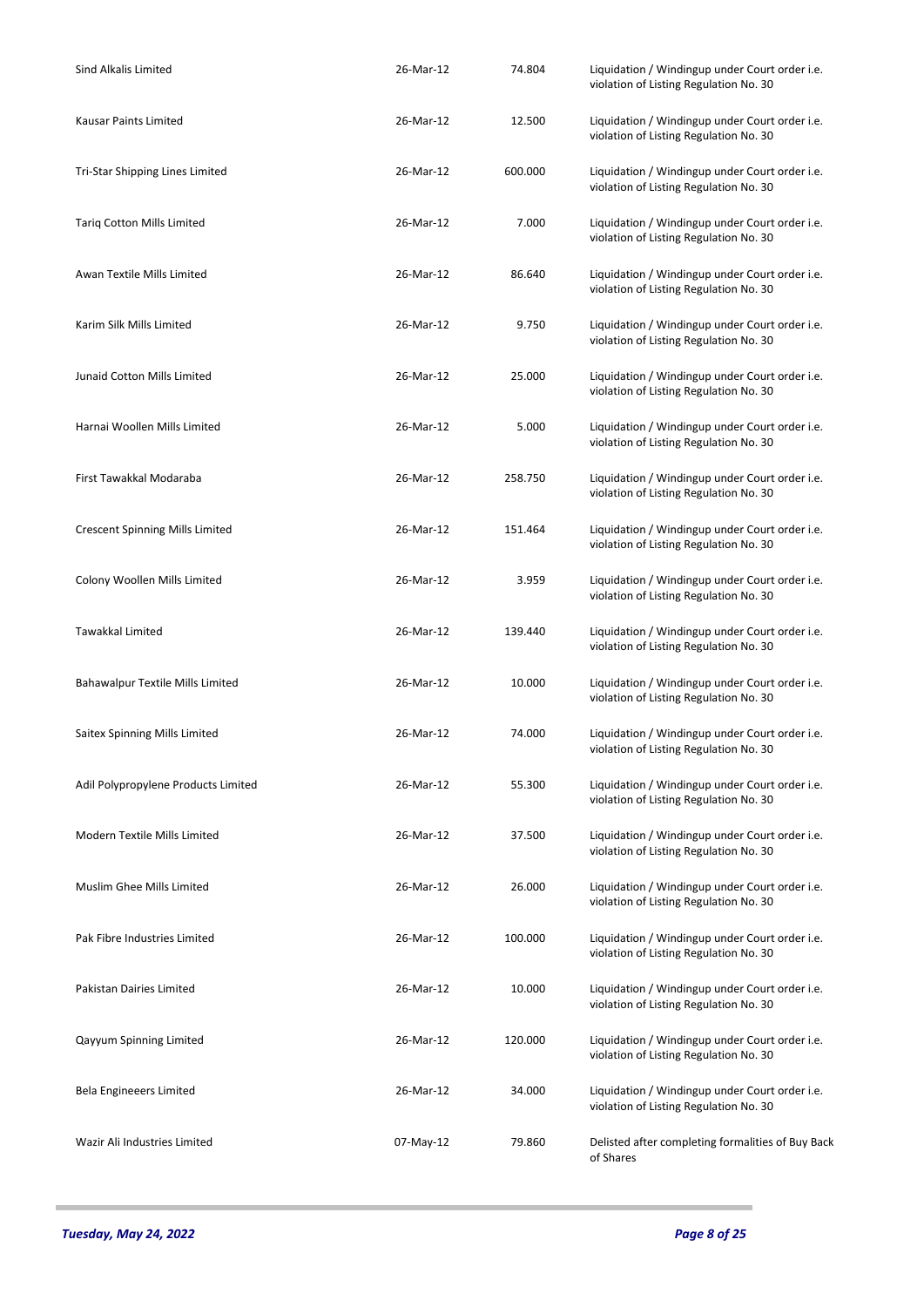| Regent Textile Industries Limited            | 25-May-12 | 47.587  | Delisted after completing formalities of Buy Back<br>of Shares                                 |
|----------------------------------------------|-----------|---------|------------------------------------------------------------------------------------------------|
| Dadabhoy Insurance Company Limited           | 01-Aug-12 | 50.000  | Violation of Listing Regulation No.30(1) including<br>Non-holding of AGM for two or more years |
| <b>Fawad Textile Mills Limited</b>           | 01-Aug-12 | 92.067  | Violation of Listing Regulation No.30(1) including<br>Non-holding of AGM for two or more years |
| Amin Spinning Mills Limited                  | 01-Aug-12 | 51.750  | Violation of Listing Regulation No.30(1) including<br>Non-holding of AGM for two or more years |
| <b>Mubarik Dairies Limited</b>               | 01-Aug-12 | 28.000  | Violation of Listing Regulation No.30(1) including<br>Non-holding of AGM for two or more years |
| Sahrish Textile Mills Limited                | 01-Aug-12 | 101.640 | Violation of Listing Regulation No.30(1) including<br>Non-holding of AGM for two or more years |
| Kashmir Polytex Limited                      | 01-Aug-12 | 71.000  | Violation of Listing Regulation No.30(1) including<br>Non-holding of AGM for two or more years |
| Ittefaq Textile Mills Limited                | 01-Aug-12 | 50.500  | Violation of Listing Regulation No.30(1) including<br>Non-holding of AGM for two or more years |
| Shahpur Textile Mills Limited                | 01-Aug-12 | 139.804 | Violation of Listing Regulation No.30(1) including<br>Non-holding of AGM for two or more years |
| Indus Fruits Products Limited                | 01-Aug-12 | 275.080 | Violation of Listing Regulation No.30(1) including<br>Non-holding of AGM for two or more years |
| Mian Muhammad Sugar Mills Limited            | 01-Aug-12 | 147.247 | Violation of Listing Regulation No.30(1) including<br>Non-holding of AGM for two or more years |
| First Islamic Modaraba                       | 01-Aug-12 | 100.000 | Violation of Listing Regulation No.30(1) including<br>Non-holding of AGM for two or more years |
| MacDonald Layton & Co. Limited               | 01-Aug-12 | 32.400  | Violation of Listing Regulation No.30(1) including<br>Non-holding of AGM for two or more years |
| The Ittefaq General Insurance Co. Limited    | 01-Aug-12 | 10.000  | Violation of Listing Regulation No.30(1) including<br>Non-holding of AGM for two or more years |
| <b>AMZ Ventures Limited</b>                  | 01-Aug-12 | 225.000 | Violation of Listing Regulation No.30(1) including<br>Non-holding of AGM for two or more years |
| <b>Accord Textiles Limited</b>               | 01-Aug-12 | 93.000  | Violation of Listing Regulation No.30(1) including<br>Non-holding of AGM for two or more years |
| The Union Insurance Company of Pakistan Ltd. | 01-Aug-12 | 81.600  | Violation of Listing Regulation No.30(1) including<br>Non-holding of AGM for two or more years |
| Zahur Textile Mills Limited                  | 01-Aug-12 | 746.680 | Violation of Listing Regulation No.30(1) including<br>Non-holding of AGM for two or more years |
| Harum Textile Mills Limited                  | 01-Aug-12 | 94.600  | Violation of Listing Regulation No.30(1) including<br>Non-holding of AGM for two or more years |
| Pakistan Telephone Cables Limited            | 16-Aug-12 | 210.000 | Delisted after completing formalities of Buy Back<br>of Shares                                 |
| Bawany Sugar Mills Limited                   | 15-Nov-12 | 87.246  | Delisted after completing formalities of Buy Back<br>of Shares                                 |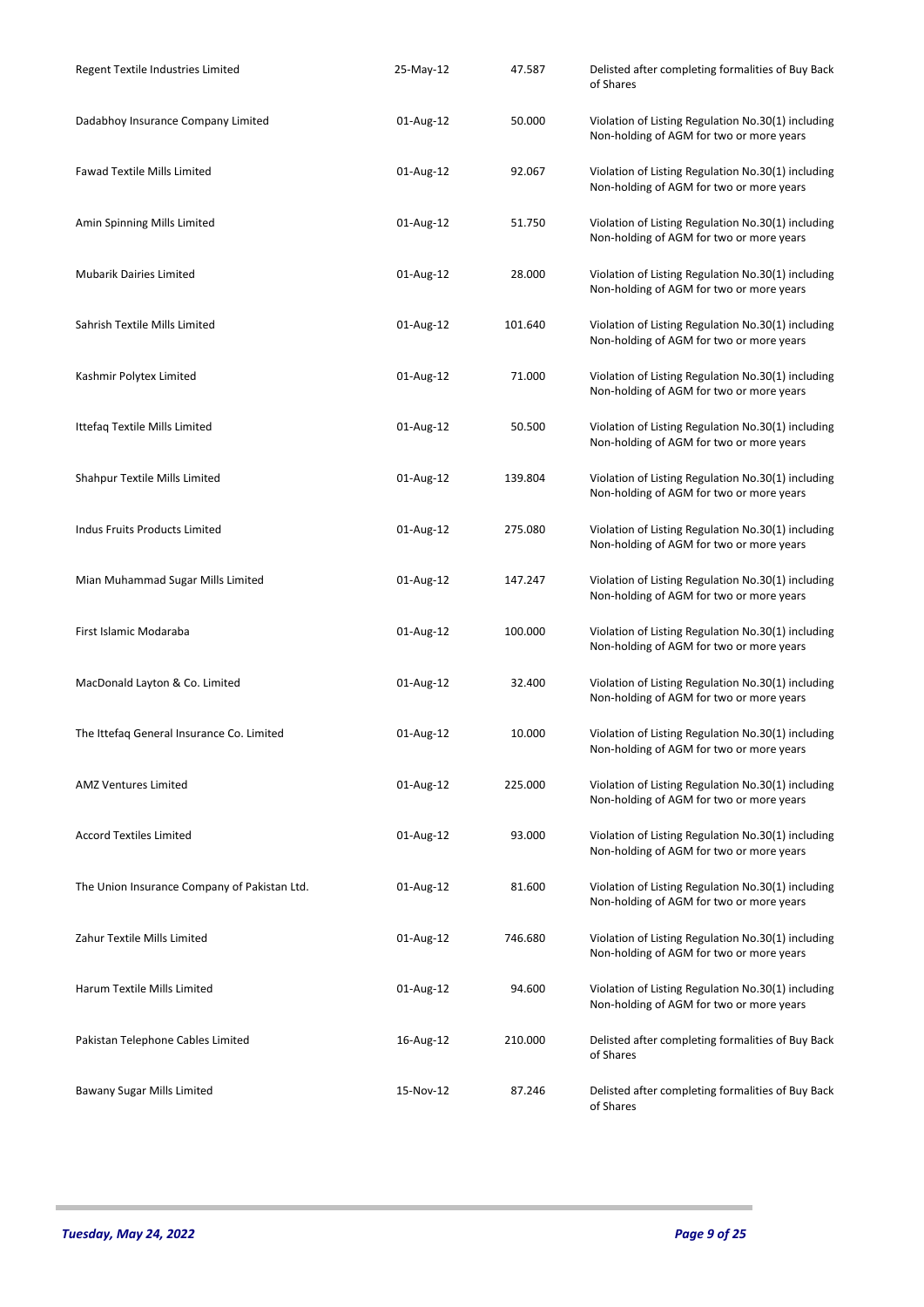| <b>Company Name</b>                          | Date of<br><b>Delisting</b> | Paid up<br><b>Capital</b> | <b>Remarks</b>                                                                           |
|----------------------------------------------|-----------------------------|---------------------------|------------------------------------------------------------------------------------------|
| Hala Spinning Mills Limited                  | 06-Jan-11                   | 99.000                    | Liquidation / Windingup under Court order i.e.<br>violation of Listing Regulation No. 30 |
| Itti Textile Mills Limited                   | 06-Jan-11                   | 66.242                    | Liquidation / Windingup under Court order i.e.<br>violation of Listing Regulation No. 30 |
| First Interfund Modaraba                     | 24-Jan-11                   | 77.558                    | Liquidation / Windingup under Court order i.e.<br>violation of Listing Regulation No. 30 |
| Universal Oil & Vegetable Ghee Mills Limited | 10-Mar-11                   | 9.000                     | Liquidation / Windingup under Court order i.e.<br>violation of Listing Regulation No. 30 |
| Polyron Limited                              | $18$ -Jul- $11$             | 172.000                   | Liquidation / Windingup under Court order i.e.<br>violation of Listing Regulation No. 30 |
| Al - Meezan Mutual Fund                      | 05-Aug-11                   | 1,375.400                 | Pursuant to the conversion of a Close-end Mutual<br>Fund into an Open-end Mutual Fund    |
| <b>Fecto Sugar Mills Limited</b>             | 22-Aug-11                   | 145.682                   | Delisted after completing formalities of Buy Back<br>of Shares                           |

| <b>Company Name</b>                       | Date of<br><b>Delisting</b> | Paid up<br><b>Capital</b> | <b>Remarks</b>                                                                                 |
|-------------------------------------------|-----------------------------|---------------------------|------------------------------------------------------------------------------------------------|
| <b>Baig Spinning Mills Limited</b>        | 18-Jan-10                   | 91.000                    | Members' Voluntary Winding Up                                                                  |
| Callmate Telips Telecom Limited           | 28-Jun-10                   | 653.663                   | Liquidation / Windingup under Court order i.e.<br>violation of Listing Regulation No. 30(1)(d) |
| JS Large Cap. Fund                        | 16-Sep-10                   | 3,295.499                 | Pursuant to the conversion of a Close-end Mutual<br>Fund into an Open-end Mutual Fund          |
| Ghulam Muhammad Dadabhoy Limited          | 18-Oct-10                   | 50.000                    | Liquidation / Windingup under Court order i.e.<br>violation of Listing Regulation No. 30(1)(d) |
| Frontier Sugar Mills & Distillery Limited | 25-Oct-10                   | 13.500                    | Delisted after completing formalities of Buy Back<br>of Shares                                 |
| Amazai Textile Mills Limited              | $01-Nov-10$                 | 42.210                    | Liquidation / Windingup under Court order i.e.<br>violation of Listing Regulation No. 30(1)(d) |
| Tawakkal Polyester Industries Limited     | 01-Nov-10                   | 100.000                   | Liquidation / Windingup under Court order i.e.<br>violation of Listing Regulation No. 30(1)(d) |
| Pakistan Strategic Allocation Fund        | 08-Nov-10                   | 3,000.000                 | Pursuant to the conversion of a Close-end Mutual<br>Fund into an Open-end Mutual Fund          |
| Pakistan Premier Fund Limited             | 22-Dec-10                   | 1,698.047                 | Pursuant to the conversion of a Close-end Mutual<br>Fund into an Open-end Mutual Fund          |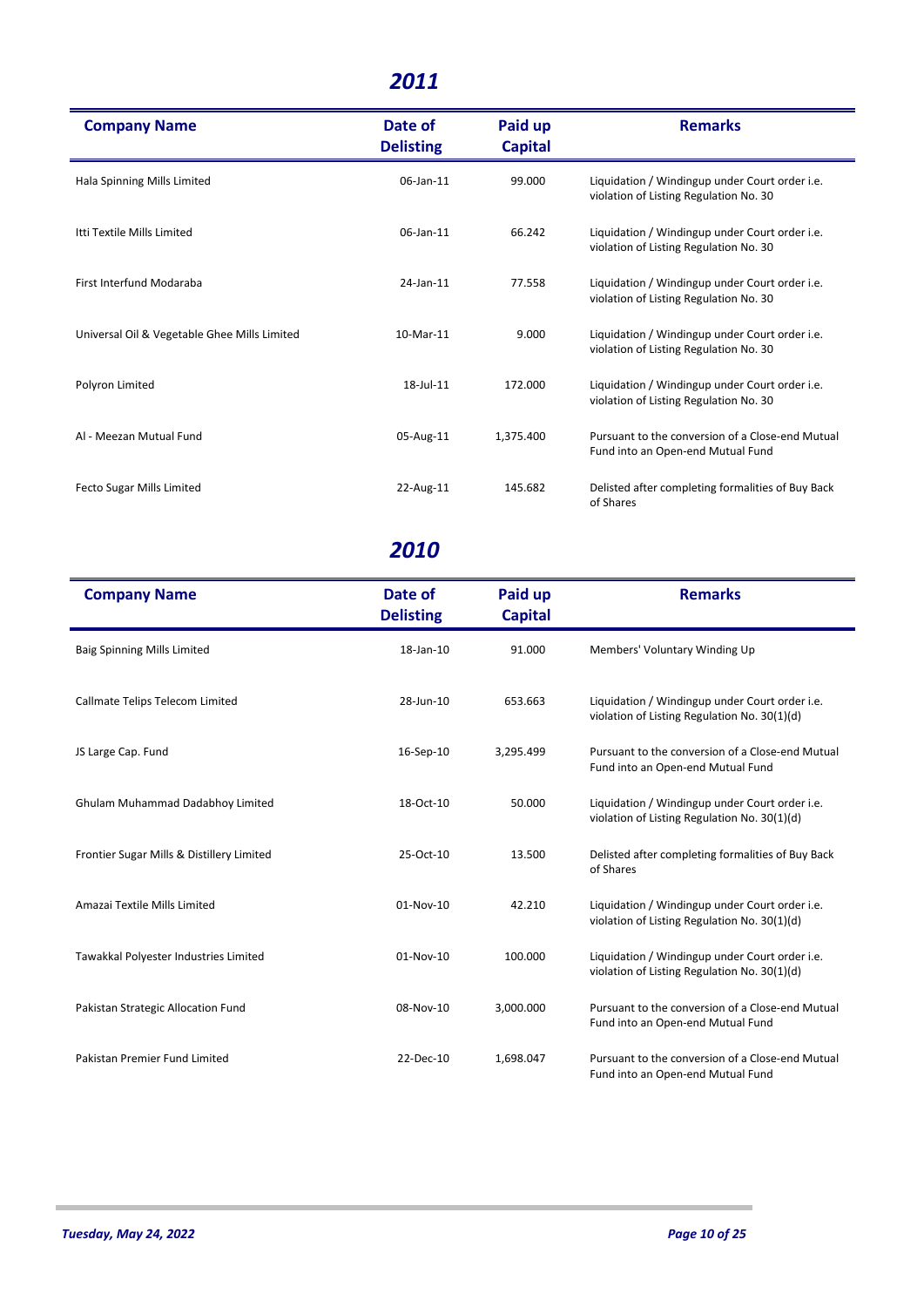| <b>Company Name</b>                    | Date of<br><b>Delisting</b> | Paid up<br><b>Capital</b> | <b>Remarks</b>                   |
|----------------------------------------|-----------------------------|---------------------------|----------------------------------|
| WE Balanced Fund                       | 19-Mar-09                   | 200.000                   | Members' Voluntary Winding Up    |
| <b>BMA Principal Guaranteed Fund I</b> | 14-Jul-09                   | 111.300                   | Delisting after maturity of Fund |

#### *2008*

| <b>Company Name</b>                  | Date of<br><b>Delisting</b> | Paid up<br><b>Capital</b> | <b>Remarks</b>                                                 |
|--------------------------------------|-----------------------------|---------------------------|----------------------------------------------------------------|
| Fayzan Manufacturing Modaraba        | 25-Jan-08                   | 900.000                   | Members' Voluntary Winding Up                                  |
| Kashmir Edible Oils Limited          | 31-Mar-08                   | 80.000                    | Members' Voluntary Winding Up                                  |
| United Sugar Mills Limited           | 15-Sep-08                   | 30.000                    | Delisted after completing formalities of Buy Back<br>of Shares |
| Kakakhel Pakistan Limited            | 06-Oct-08                   | 90.000                    | Delisted after completing formalities of Buy Back<br>of Shares |
| Amin Fabrics Limited                 | 24-Oct-08                   | 113.968                   | Delisted after completing formalities of Buy Back<br>of Shares |
| Pakistan House International Limited | 04-Dec-08                   | 59.835                    | Delisted after completing formalities of Buy Back<br>of Shares |
| Haji Dossa Limited                   | 22-Dec-08                   | 5.000                     | Delisted after completing formalities of Buy Back<br>of Shares |

| <b>Company Name</b>                 | Date of<br><b>Delisting</b> | Paid up<br><b>Capital</b> | <b>Remarks</b>                                                                        |
|-------------------------------------|-----------------------------|---------------------------|---------------------------------------------------------------------------------------|
| Dawood Fibre Mills Limited          | 12-Feb-07                   | 119.430                   | Delisted after completing formalities of Buy Back<br>of Shares                        |
| Haroon Oils Limited                 | 19-Mar-07                   | 8.000                     | Delisted after completing formalities of Buy Back<br>of Shares                        |
| Ahmed Spinning Mills Limited        | 18-Jun-07                   | 4.000                     | Delisted after completing formalities of Buy Back<br>of Shares                        |
| AKD Index Tracker Fund              | 02-Jul-07                   | 750.000                   | Pursuant to the conversion of a Close-end Mutual<br>Fund into an Open-end Mutual Fund |
| Sarhad Cigarette Industries Limited | 06-Aug-07                   | 6.000                     | Delisted after completing formalities of Buy Back<br>of Shares                        |
| Noon Textile Mills Limited          | 01-Nov-07                   | 20.000                    | Delisted after completing formalities of Buy Back<br>of Shares                        |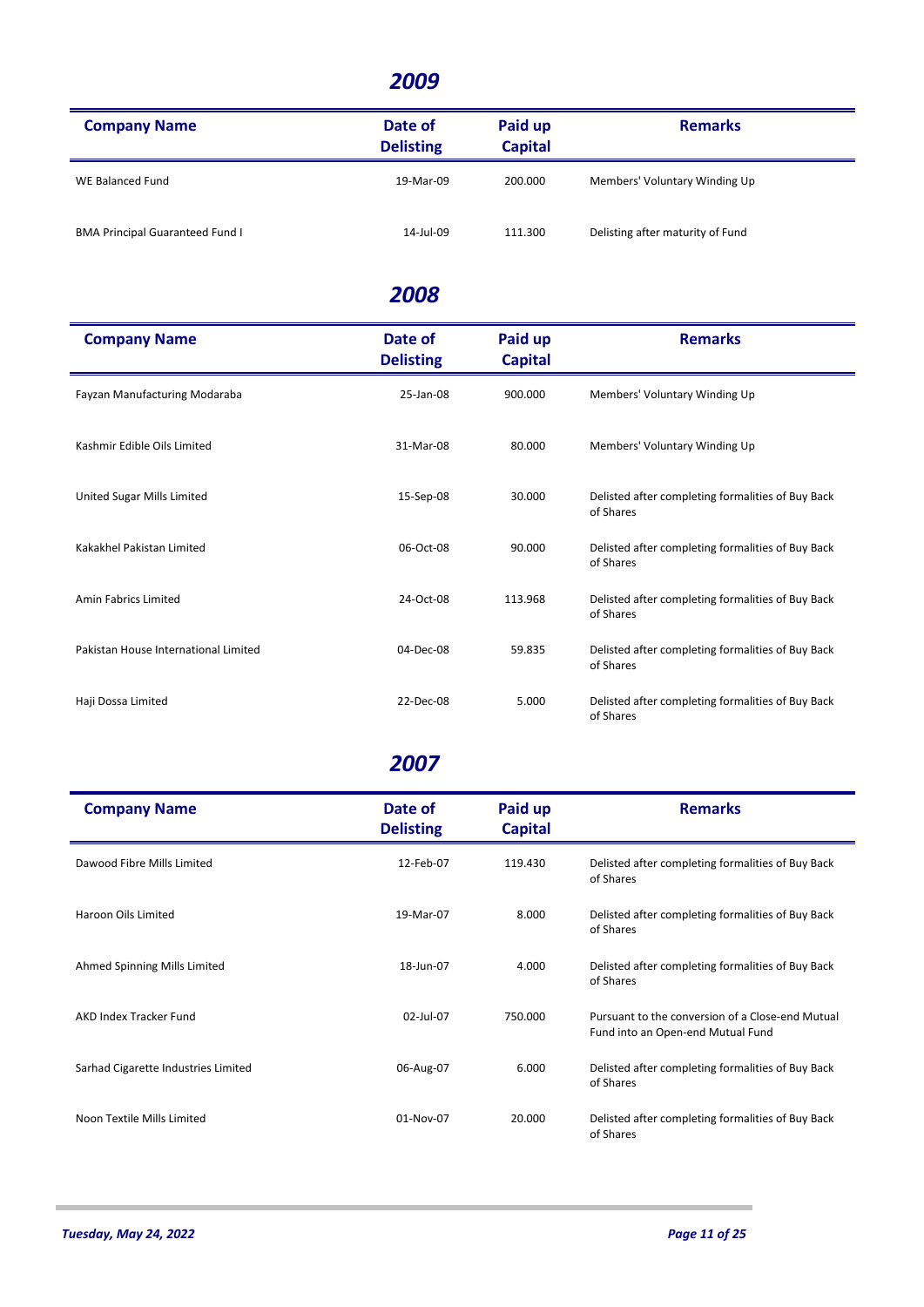| <b>Company Name</b>                  | Date of          | Paid up        | <b>Remarks</b>                                                                                 |
|--------------------------------------|------------------|----------------|------------------------------------------------------------------------------------------------|
|                                      | <b>Delisting</b> | <b>Capital</b> |                                                                                                |
| Tobacco International Limited        | 27-Aug-06        | 8.000          | Delisted after completing formalities of Buy Back<br>of Shares                                 |
| Associated Industries Limited        | 10-Oct-06        | 9.681          | Delisted after completing formalities of Buy Back<br>of Shares                                 |
| Lafayette Industries Synthetics Ltd. | 13-Oct-06        | 356.483        | Liquidation / Windingup under Court order i.e.<br>violation of listing regulation No. 32       |
| Asian Leasing Corporation Limited    | 27-Nov-06        | 104.544        | Liquidation / Windingup under Court order i.e.<br>violation of Listing Regulation No. 32(1)(d) |
| Chenab Textile Mills Limited         | 26-Dec-06        | 7.000          | Delisted after completing formalities of Buy Back<br>of Shares                                 |

| <b>Company Name</b>                         | Date of<br><b>Delisting</b> | Paid up<br><b>Capital</b> | <b>Remarks</b>                                                                        |
|---------------------------------------------|-----------------------------|---------------------------|---------------------------------------------------------------------------------------|
| <b>Tritex Cotton Mills Limited</b>          | 03-Jan-05                   | 120.000                   | Delisted after completing formalities of Buy Back<br>of Shares                        |
| Maqbool Company Limited                     | 17-Jan-05                   | 4.375                     | Delisted after completing formalities of Buy Back<br>of Shares                        |
| Reckitt Benckiser Pakistan Limited          | 28-Feb-05                   | 294.028                   | Delisted after completing formalities of Buy Back<br>of Shares                        |
| Zafara International Limited                | 17-Mar-05                   | 30.000                    | Delisted after completing formalities of Buy Back<br>of Shares                        |
| Faroog Habib Textile Mills Limited          | 28-Mar-05                   | 113.940                   | Delisted after completing formalities of Buy Back<br>of Shares                        |
| Orient Straw Board & Paper Mills Limited    | 28-Mar-05                   | 10.000                    | Delisted after completing formalities of Buy Back<br>of Shares                        |
| Sh. Fazal Rehman & Sons Limited             | 06-Jun-05                   | 14.352                    | Delisted after completing formalities of Buy Back<br>of Shares                        |
| Shaigan Electric & Engineering Company Ltd. | 27-Jun-05                   | 2.000                     | Delisted after completing formalities of Buy Back<br>of Shares                        |
| <b>Crescot Mills Limited</b>                | 28-Jul-05                   | 29.209                    | Delisted after completing formalities of Buy Back<br>of Shares                        |
| Valika Art Fabrics Limited                  | 12-Sep-05                   | 1.210                     | Delisted after completing formalities of Buy Back<br>of Shares                        |
| Shafiq Textile Mills Limited                | 26-Sep-05                   | 12.500                    | Delisted after completing formalities of Buy Back<br>of Shares                        |
| Pakistan Capital Market Fund                | 15-Nov-05                   | 1,500.000                 | Pursuant to the conversion of a Close-end Mutual<br>Fund into an Open-end Mutual Fund |
| Kohinoor Oil Mills Limited                  | 19-Dec-05                   | 5.239                     | Delisted after completing formalities of Buy Back<br>of Shares                        |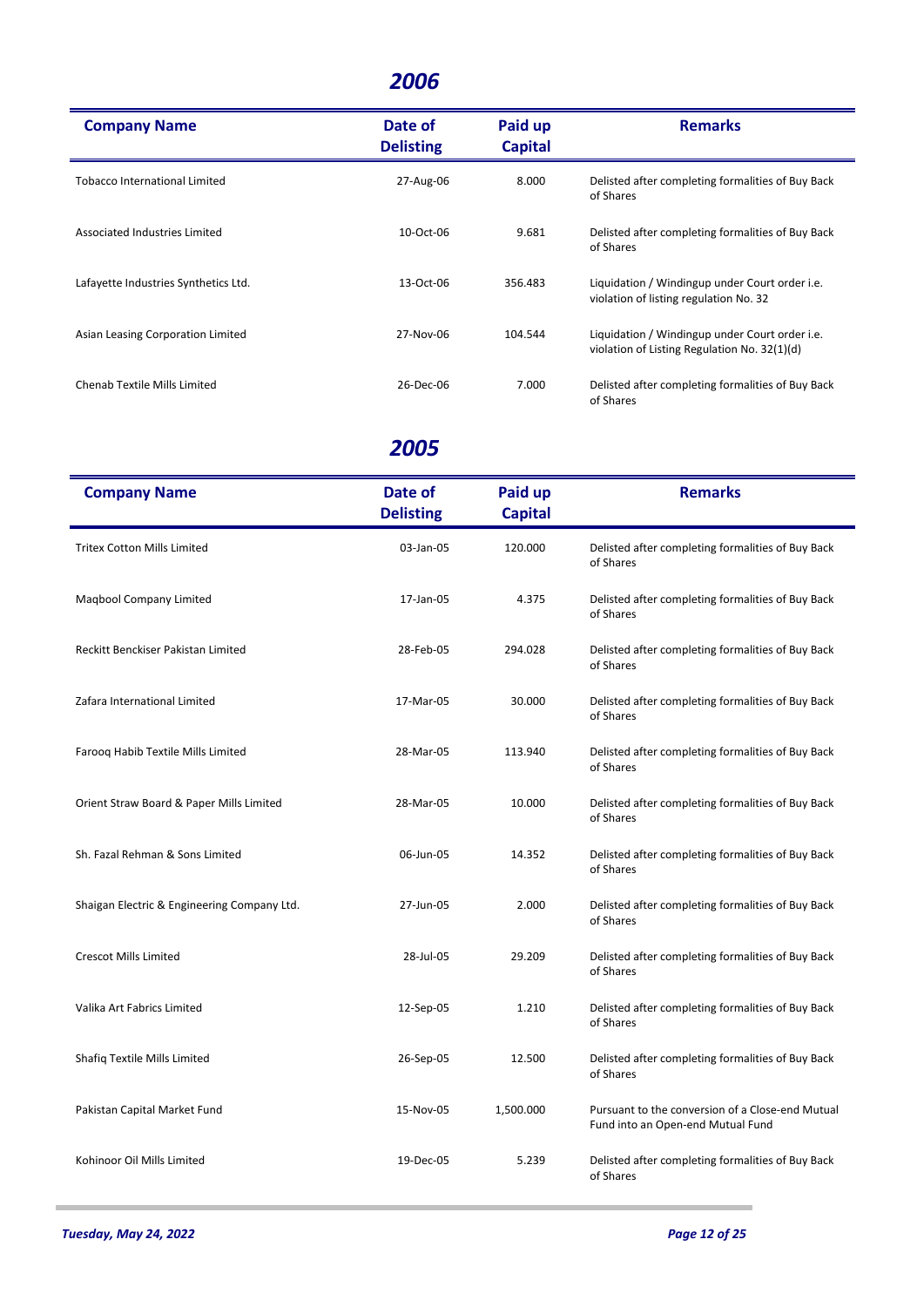| <b>Company Name</b>                     | Date of<br><b>Delisting</b> | Paid up<br><b>Capital</b> | <b>Remarks</b>                                                                           |
|-----------------------------------------|-----------------------------|---------------------------|------------------------------------------------------------------------------------------|
| F. P. Textile Mills Limited             | 02-Jan-04                   | 5.000                     | Delisted after completing formalities of Buy Back<br>of Shares                           |
| Pakistan Fisheries Limited              | 09-Jan-04                   | 3.000                     | Delisted after completing formalities of Buy Back<br>of Shares                           |
| Lease Pak Limited                       | 30-Mar-04                   | 133.202                   | Delisted after completing formalities of Buy Back<br>of Shares                           |
| <b>Star Textile Mills Limited</b>       | 09-Apr-04                   | 54.529                    | Delisted after completing formalities of Buy Back<br>of Shares                           |
| <b>Pioneer Cables Limited</b>           | 27-Apr-04                   | 35.475                    | Delisted after completing formalities of Buy Back<br>of Shares                           |
| Spencer & Company (Pakistan) Limited    | 11-May-04                   | 15.423                    | Delisted after completing formalities of Buy Back<br>of Shares                           |
| Alhamd Textile Mills Limited            | 11-Jun-04                   | 64.078                    | Delisted after completing formalities of Buy Back<br>of Shares                           |
| Al - Husainy Industries Limited         | 16-Jun-04                   | 25.000                    | Liquidation / Windingup under Court order i.e.<br>violation of listing regulation No. 32 |
| Shahyar (O. E.) Textile Mills Limited   | 16-Jun-04                   | 20.700                    | Liquidation / Windingup under Court order i.e.<br>violation of listing regulation No. 32 |
| Kotri Textile Mills Limited             | 25-Jun-04                   | 4.000                     | Delisted after completing formalities of Buy Back<br>of Shares                           |
| Indus Jute Mills Limited                | 28-Jun-04                   | 28.102                    | Delisted after completing formalities of Buy Back<br>of Shares                           |
| National Security Insurance Co. Limited | 26-Jul-04                   | 17.500                    | Delisted after completing formalities of Buy Back<br>of Shares                           |
| Elite Textile Mills Limited             | 26-Jul-04                   | 19.320                    | Delisted after completing formalities of Buy Back<br>of Shares                           |
| Polypropylene Products Limited          | 02-Aug-04                   | 20.000                    | Delisted after completing formalities of Buy Back<br>of Shares                           |
| Hamza Sugar Mills Limited               | 06-Sep-04                   | 27.092                    | Delisted after completing formalities of Buy Back<br>of Shares                           |
| Bengal Fibre Industries Limited         | 25-Oct-04                   | 67.582                    | Delisted after completing formalities of Buy Back<br>of Shares                           |
| Zaman Textile Mills Limited             | 27-Dec-04                   | 33.040                    | Delisted after completing formalities of Buy Back<br>of Shares                           |
| Refrigerator Manufacturing Co. Ltd.     | 28-Dec-04                   | 50.023                    | Liquidation / Windingup under Court order i.e.<br>violation of listing regulation No. 32 |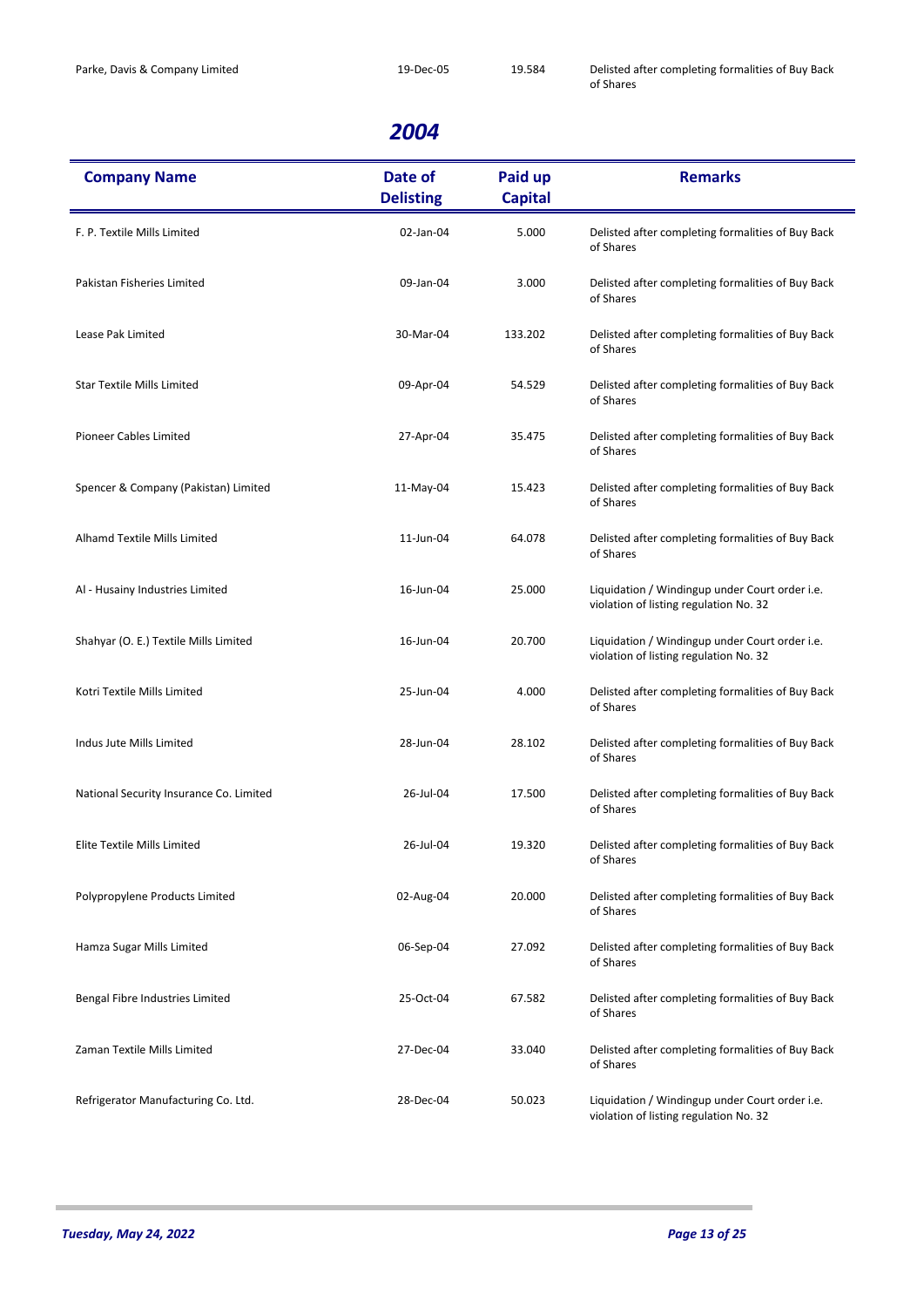| <b>Company Name</b>                       | Date of<br><b>Delisting</b> | Paid up<br><b>Capital</b> | <b>Remarks</b>                                                 |
|-------------------------------------------|-----------------------------|---------------------------|----------------------------------------------------------------|
| <b>Burma Oil Mills Limited</b>            | 10-Feb-03                   | 15.000                    | Delisted after completing formalities of Buy Back<br>of Shares |
| Hilal Flour & General Mills Limited       | 24-Mar-03                   | 2.300                     | Delisted after completing formalities of Buy Back<br>of Shares |
| National Tanneries of Pakistan Limited    | 24-Mar-03                   | 17.496                    | Delisted after completing formalities of Buy Back<br>of Shares |
| Asia Board Industries Limited             | 30-Apr-03                   | 18.528                    | Delisted after completing formalities of Buy Back<br>of Shares |
| Latif Cotton Mills Limited                | 30-Apr-03                   | 124.716                   | Delisted after completing formalities of Buy Back<br>of Shares |
| Universal Leather & Footwear Ind. Limited | 12-May-03                   | 33.952                    | Delisted after completing formalities of Buy Back<br>of Shares |
| Souvenir Tobacco Company Limited          | 17-Jun-03                   | 20.115                    | Delisted after completing formalities of Buy Back<br>of Shares |
| Elite Publishers Limited                  | 09-Dec-03                   | 32.000                    | Delisted after completing formalities of Buy Back<br>of Shares |

| <b>Company Name</b>                      | Date of<br><b>Delisting</b> | Paid up<br><b>Capital</b> | <b>Remarks</b>                                                                                 |
|------------------------------------------|-----------------------------|---------------------------|------------------------------------------------------------------------------------------------|
| <b>Benz Industries Limited</b>           | 25-Mar-02                   | 4.500                     | Delisted after completing formalities of Buy Back<br>of Shares                                 |
| Nilom Nylon Mills Limited                | 30-Apr-02                   | 4.000                     | Liquidation / Windingup under Court order i.e.<br>violation of Listing Regulation No. 32(1)(d) |
| Kaytex Mills Limited                     | 30-Apr-02                   | 43.038                    | Liquidation / Windingup under Court order i.e.<br>violation of Listing Regulation No. 32(1)(d) |
| Punjab Lamps Works Limited               | 30-Apr-02                   | 7.500                     | Liquidation / Windingup under Court order i.e.<br>violation of Listing Regulation No. 32(1)(d) |
| Sarhad Ghee Mills Limited                | 30-Apr-02                   | 26.400                    | Liquidation / Windingup under Court order i.e.<br>violation of Listing Regulation No. 32(1)(d) |
| Hyderabad Electronics Industries Limited | 30-Apr-02                   | 30.000                    | Liquidation / Windingup under Court order i.e.<br>violation of Listing Regulation No. 32(1)(d) |
| <b>Indus Bank Limited</b>                | 30-Apr-02                   | 500.000                   | Liquidation / Windingup under Court order i.e.<br>violation of Listing Regulation No. 32(1)(d) |
| Karachi Pipe Mills Limited               | 30-Apr-02                   | 20.000                    | Liquidation / Windingup under Court order i.e.<br>violation of Listing Regulation No. 32(1)(d) |
| <b>Marr Fabrics Limited</b>              | 30-Apr-02                   | 60.000                    | Liquidation / Windingup under Court order i.e.<br>violation of Listing Regulation No. 32(1)(d) |
| Aswan Tentage & Canvas Mills Limited     | 30-Apr-02                   | 64.642                    | Liquidation / Windingup under Court order i.e.<br>violation of Listing Regulation No. 32(1)(d) |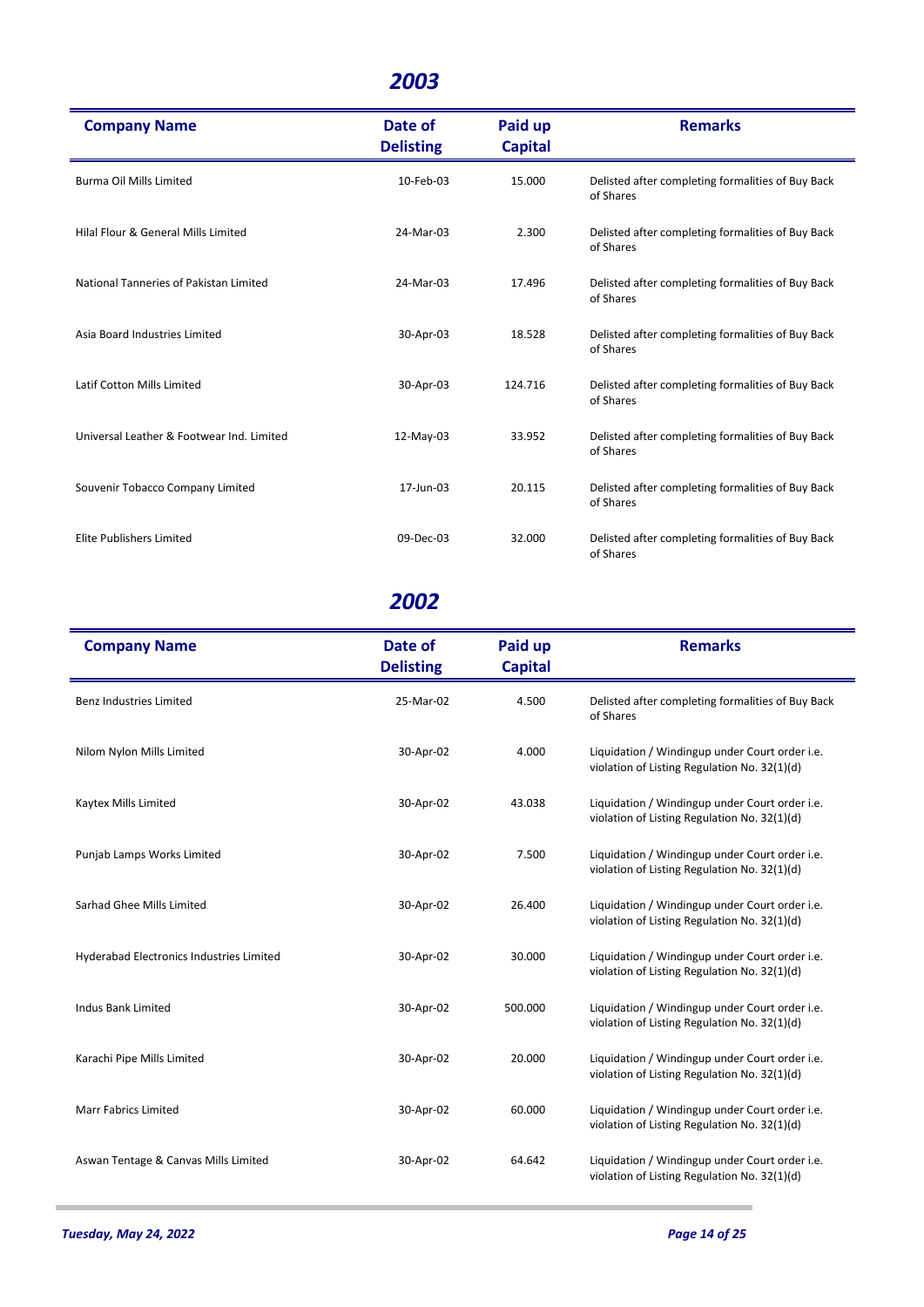| Crown Textile Mills Limited          | 30-Apr-02 | 64.497  | Liquidation / Windingup under Court order i.e.<br>violation of Listing Regulation No. 32(1)(d) |
|--------------------------------------|-----------|---------|------------------------------------------------------------------------------------------------|
| Sadigabad Textile Mills Limited      | 30-Apr-02 | 29.600  | Liquidation / Windingup under Court order i.e.<br>violation of Listing Regulation No. 32(1)(d) |
| <b>Nusrat Textile Mills Limited</b>  | 30-Apr-02 | 45.000  | Liquidation / Windingup under Court order i.e.<br>violation of Listing Regulation No. 32(1)(d) |
| <b>Central Cotton Mills Limited</b>  | 30-Apr-02 | 76.912  | Liquidation / Windingup under Court order i.e.<br>violation of Listing Regulation No. 32(1)(d) |
| <b>Bankers Equity Limited</b>        | 30-Apr-02 | 655.790 | Liquidation / Windingup under Court order i.e.<br>violation of Listing Regulation No. 32(1)(d) |
| Multipole Industries Limited         | 30-Apr-02 | 60.000  | Liquidation / Windingup under Court order i.e.<br>violation of Listing Regulation No. 32(1)(d) |
| <b>Bari Rice Mills Limited</b>       | 23-Sep-02 | 32.000  | Delisted after completing formalities of Buy Back<br>of Shares                                 |
| <b>Musarat Textile Mills Limited</b> | 30-Sep-02 | 75.000  | Delisted after completing formalities of Buy Back<br>of Shares                                 |
| M. F. M. Y. Industries Limited       | 21-Oct-02 | 46.200  | Delisted after completing formalities of Buy Back<br>of Shares                                 |
| Abbas Engineering Industries Limited | 21-Oct-02 | 42.000  | Delisted after completing formalities of Buy Back<br>of Shares                                 |
| Ahmed Oriental Textile Mills Limited | 29-Nov-02 | 75.900  | Delisted after completing formalities of Buy Back<br>of Shares                                 |
| Ravi Rayon Limited                   | 23-Dec-02 | 93.576  | Delisted after completing formalities of Buy Back<br>of Shares                                 |
| Anwar Textile Mills Limited          | 23-Dec-02 | 4.000   | Delisted after completing formalities of Buy Back<br>of Shares                                 |
| <b>Chenab Fibres Limited</b>         | 30-Dec-02 | 75.000  | Delisted after completing formalities of Buy Back<br>of Shares                                 |

| <b>Company Name</b>                   | Date of<br><b>Delisting</b> | Paid up<br><b>Capital</b> | <b>Remarks</b>                                                                                 |
|---------------------------------------|-----------------------------|---------------------------|------------------------------------------------------------------------------------------------|
| Philips Electrical Industries Limited | 16-Jul-01                   | 100.617                   | Delisted after completing formalities of Buy Back<br>of Shares                                 |
| <b>Hilal Tanneries Limited</b>        | 17-Sep-01                   | 15.397                    | Delisted after completing formalities of Buy Back<br>of Shares                                 |
| International Floor Covering Limited  | 31-Oct-01                   | 30.000                    | Delisted after completing formalities of Buy Back<br>of Shares                                 |
| Hamraz Industries Limited             | 31-Oct-01                   | 44.160                    | Liquidation / Windingup under Court order i.e.<br>violation of Listing Regulation No. 32(1)(d) |
| Calico Cotton Mills Limited           | 31-Oct-01                   | 7.000                     | Liquidation / Windingup under Court order i.e.<br>violation of Listing Regulation No. 32(1)(d) |
| Adamjee Floorings Limited             | 31-Oct-01                   | 24.000                    | Liquidation / Windingup under Court order i.e.<br>violation of Listing Regulation No. 32(1)(d) |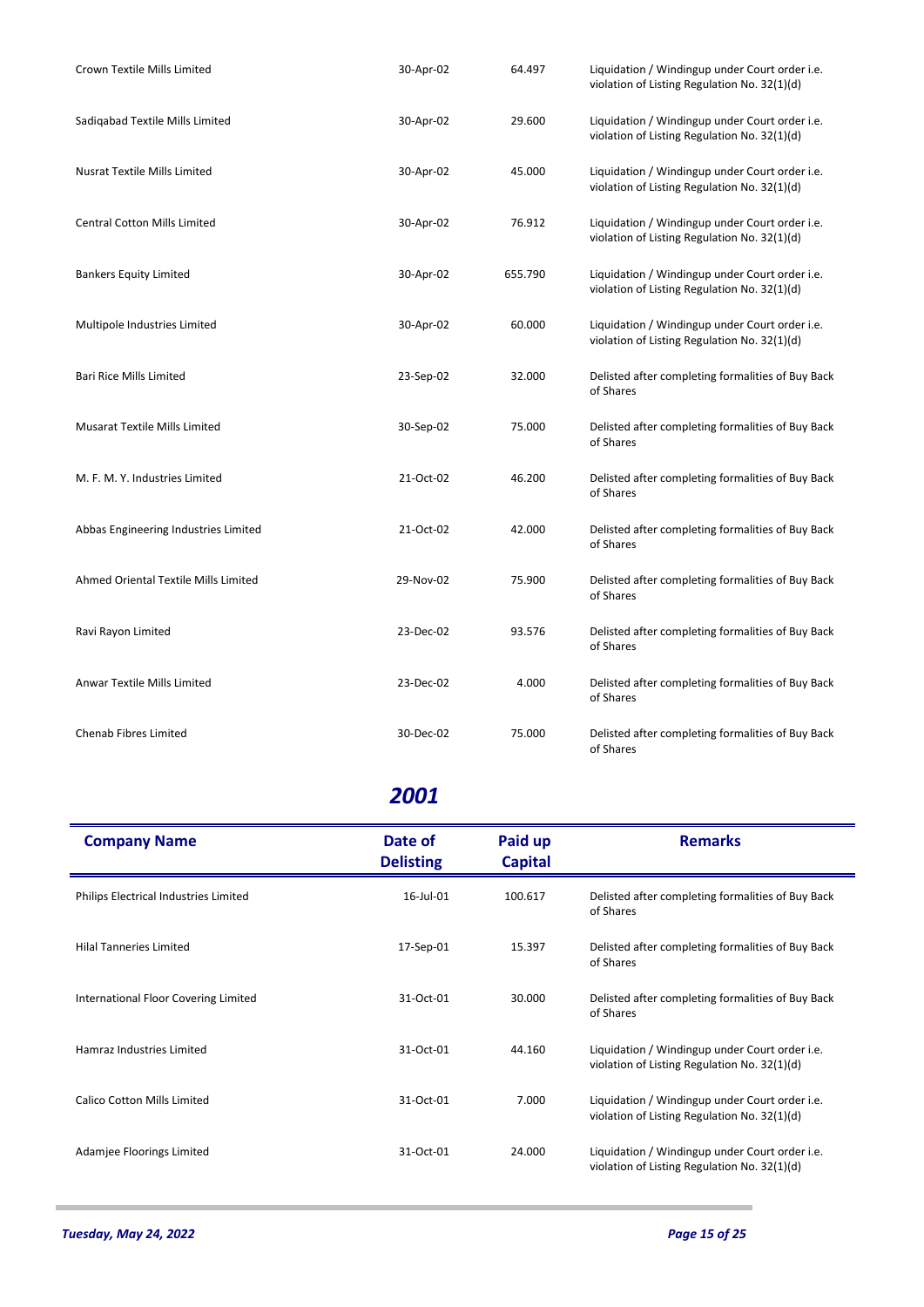| Adamjee Paper & Board Mills Limited | 31-Oct-01 | 41.823  | Liquidation / Windingup under Court order <i>i.e.</i><br>violation of Listing Regulation No. 32(1)(d) |
|-------------------------------------|-----------|---------|-------------------------------------------------------------------------------------------------------|
| Sunrise Textile Limited             | 31-Oct-01 | 107.560 | Liquidation / Windingup under Court order <i>i.e.</i><br>violation of Listing Regulation No. 32(1)(d) |
| Sunflo Cit-Russ Limited             | 31-Oct-01 | 265.120 | Liquidation / Windingup under Court order <i>i.e.</i><br>violation of Listing Regulation No. 32(1)(d) |
| <b>Pearl Fabrics Limited</b>        | 31-Oct-01 | 87.232  | Liquidation / Windingup under Court order <i>i.e.</i><br>violation of Listing Regulation No. 32(1)(d) |
| Pak Panther Spinning Mills Limited  | 15-Dec-01 | 88.000  | Delisted after completing formalities of Buy Back<br>of Shares                                        |
| Taj Medical Complex Limited         | 15-Dec-01 | 25.000  | Delisted after completing formalities of Buy Back<br>of Shares                                        |

| <b>Company Name</b>                | Date of<br><b>Delisting</b> | Paid up<br><b>Capital</b> | <b>Remarks</b>                                                 |
|------------------------------------|-----------------------------|---------------------------|----------------------------------------------------------------|
| <b>Rex Baren Batteries Limited</b> | 17-Jan-00                   | 37.500                    |                                                                |
| Mohib Textile Mills Limited        | 21-Feb-00                   | 400.000                   |                                                                |
| Yasir Spinning Mills Limited       | 19-Jun-00                   | 35.000                    | Delisted after completing formalities of Buy Back<br>of Shares |
| United Carpets Limited             | 23-Oct-00                   | 55.804                    | Delisted after completing formalities of Buy Back<br>of Shares |
| United Jute Mills Limited          | 23-Oct-00                   | 40.000                    | Delisted after completing formalities of Buy Back<br>of Shares |

| <b>Company Name</b>                | Date of<br><b>Delisting</b> | Paid up<br><b>Capital</b> | <b>Remarks</b>                                                 |
|------------------------------------|-----------------------------|---------------------------|----------------------------------------------------------------|
| Danemann Fabrics Limited           | 12-Feb-99                   | 168.722                   |                                                                |
| Naveed Textile Mills Limited       | 16-Mar-99                   | 19.500                    |                                                                |
| Prince Glass Limited               | 07-May-99                   | 19.238                    |                                                                |
| Novartis Pharma (Pakistan) Limited | 25-Oct-99                   | 24.805                    | Delisted after completing formalities of Buy Back<br>of Shares |
| Novartis (Pakistan) Limited        | 25-Oct-99                   | 75.938                    | Delisted after completing formalities of Buy Back<br>of Shares |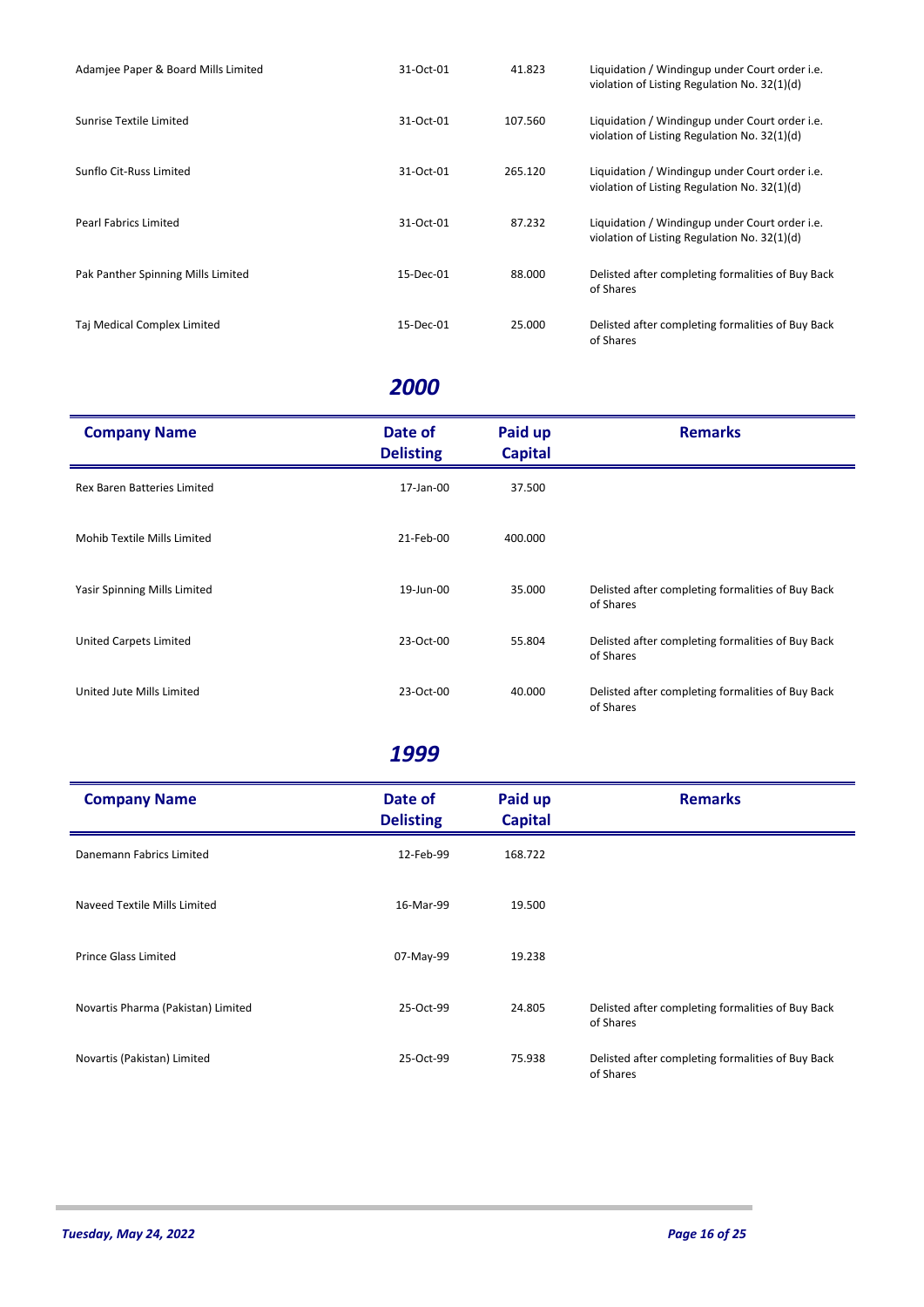| <b>Company Name</b>             | Date of<br><b>Delisting</b> | Paid up<br><b>Capital</b> | <b>Remarks</b>                                                 |
|---------------------------------|-----------------------------|---------------------------|----------------------------------------------------------------|
| Universal Textile Mills Limited | 04-Mar-98                   | 4.250                     | Delisted after completing formalities of Buy Back<br>of Shares |
| First D. G. Modaraba            | 04-Mar-98                   | 50.000                    | Delisted after completing formalities of Buy Back<br>of Shares |
| Punjab Building Works Limited   | 28-May-98                   | 40.000                    |                                                                |
| Zafar Textile Mills Limited     | 20-Aug-98                   | 10.000                    |                                                                |
| <b>Auvitronics Limited</b>      | 14-Sep-98                   | 34.375                    | Delisted after completing formalities of Buy Back<br>of Shares |
| Pak Chrome Mines Limited        | 30-Sep-98                   | 5.250                     |                                                                |
| Sunshine Cloth Mills Limited    | 20-Oct-98                   | 78.511                    |                                                                |
| <b>Electric Lamp Limited</b>    | 20-Nov-98                   | 10.000                    |                                                                |
| Premier Modaraba                | 09-Dec-98                   | 52.500                    |                                                                |

| <b>Company Name</b>                  | Date of<br><b>Delisting</b> | Paid up<br><b>Capital</b> | <b>Remarks</b> |
|--------------------------------------|-----------------------------|---------------------------|----------------|
| Al Ameen Textile Mills Limited       | 16-Oct-96                   | 10.000                    |                |
| Hub Petro Chemical Limited           | 16-Oct-96                   | 10.000                    |                |
| <b>Mehran Bank Limited</b>           | 16-Oct-96                   | 300.000                   |                |
| <b>Baker Food Industries Limited</b> | 16-Oct-96                   | 32.500                    |                |
| Chilya C. Board                      | 16-Oct-96                   | 7.000                     |                |
| <b>RCD Ball Bearing Limited</b>      | 16-Oct-96                   | 15.000                    |                |
| Nowshera Engineering Limited         | 16-Oct-96                   | 5.000                     |                |
| <b>Baluchistan Foundry Limited</b>   | 16-Oct-96                   | 49.708                    |                |
| Shahyar Textile Mills Limited        | 16-Oct-96                   | 43.200                    |                |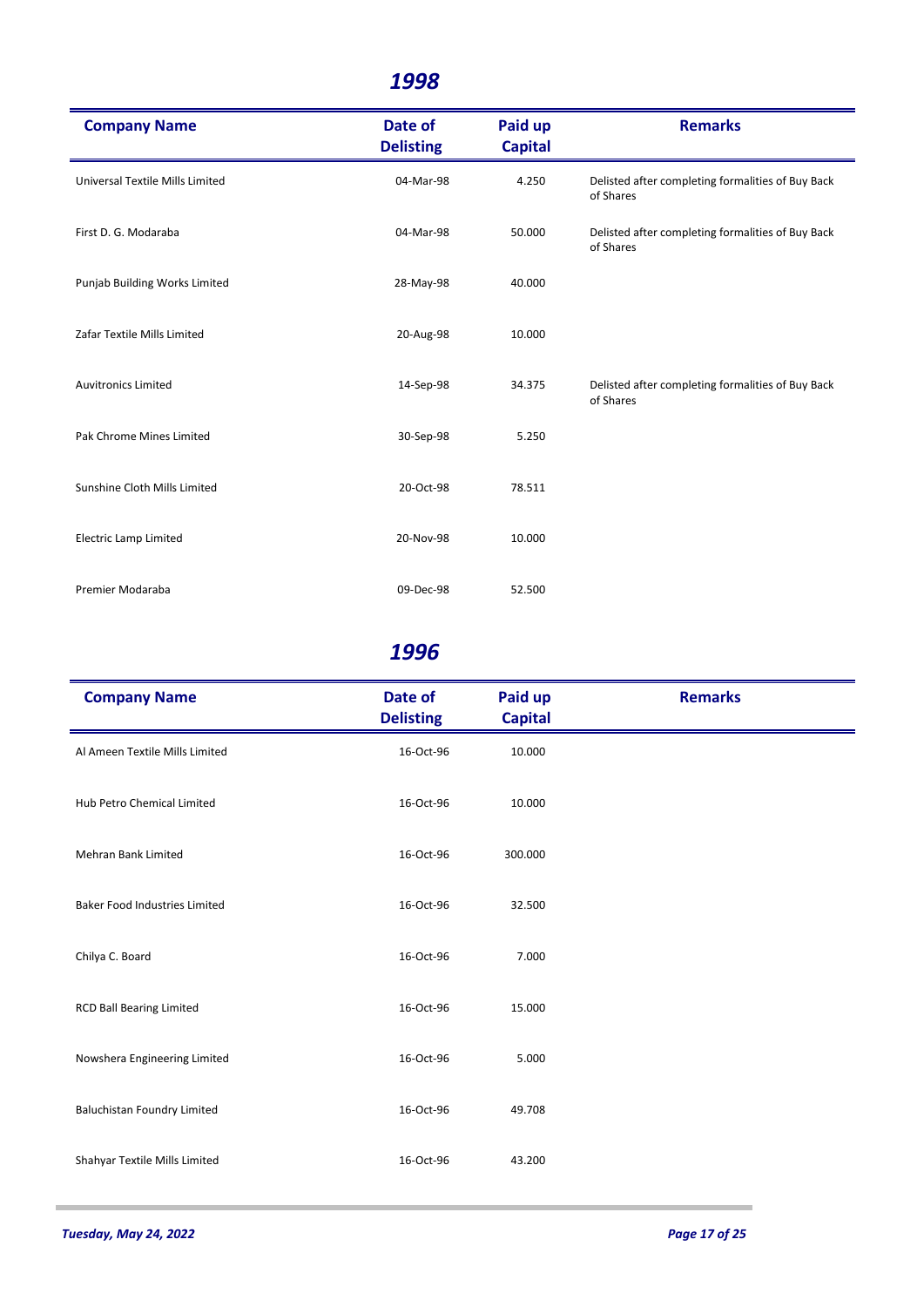| Dost Mohammed Cotton Mills Limited | 16-Oct-96 | 17.158 |
|------------------------------------|-----------|--------|
| Noor Textile Mills Limited         | 16-Oct-96 | 4.000  |

| <b>Company Name</b>                   | Date of<br><b>Delisting</b> | Paid up<br><b>Capital</b> | <b>Remarks</b> |
|---------------------------------------|-----------------------------|---------------------------|----------------|
| Pioneer Insurance Company Limited     | 27-Sep-93                   | 5.000                     |                |
| Pakistan Industries Gases Limited     | 27-Sep-93                   | 6.875                     |                |
| Karachi Can Company Limited           | 27-Sep-93                   | 2.500                     |                |
| <b>Gypsum Corporation Limited</b>     | 27-Sep-93                   | 33.000                    |                |
| Adamjee Industries Limited            | 27-Sep-93                   | 41.120                    |                |
| Taj Cold Storage Limited              | 27-Sep-93                   | 1.000                     |                |
| Akber Cotton Mills Limited            | 27-Sep-93                   | 7.000                     |                |
| <b>Gillanders Corporation Limited</b> | 27-Sep-93                   | 2.625                     |                |
| Aslo Electric Industries Limited      | 27-Sep-93                   | 20.000                    |                |
| Khalil Jute Mills Limited             | 27-Sep-93                   | 37.450                    |                |
| <b>Gulberg Textile Mills Limited</b>  | 27-Sep-93                   | 2.250                     |                |
| Fatima Textile Mills Limited          | 27-Sep-93                   | 9.000                     |                |
| Akber Textile Mills Limited           | 27-Sep-93                   | 5.250                     |                |

| <b>Company Name</b>                | Date of<br><b>Delisting</b> | Paid up<br><b>Capital</b> | <b>Remarks</b> |
|------------------------------------|-----------------------------|---------------------------|----------------|
| National Match Factory Limited     | 18-Mar-91                   | 3.500                     |                |
| Pakistan Paper Corporation Limited | 18-Mar-91                   | 9.500                     |                |
| <b>Chemical Limited</b>            | 18-Mar-91                   | 4.000                     |                |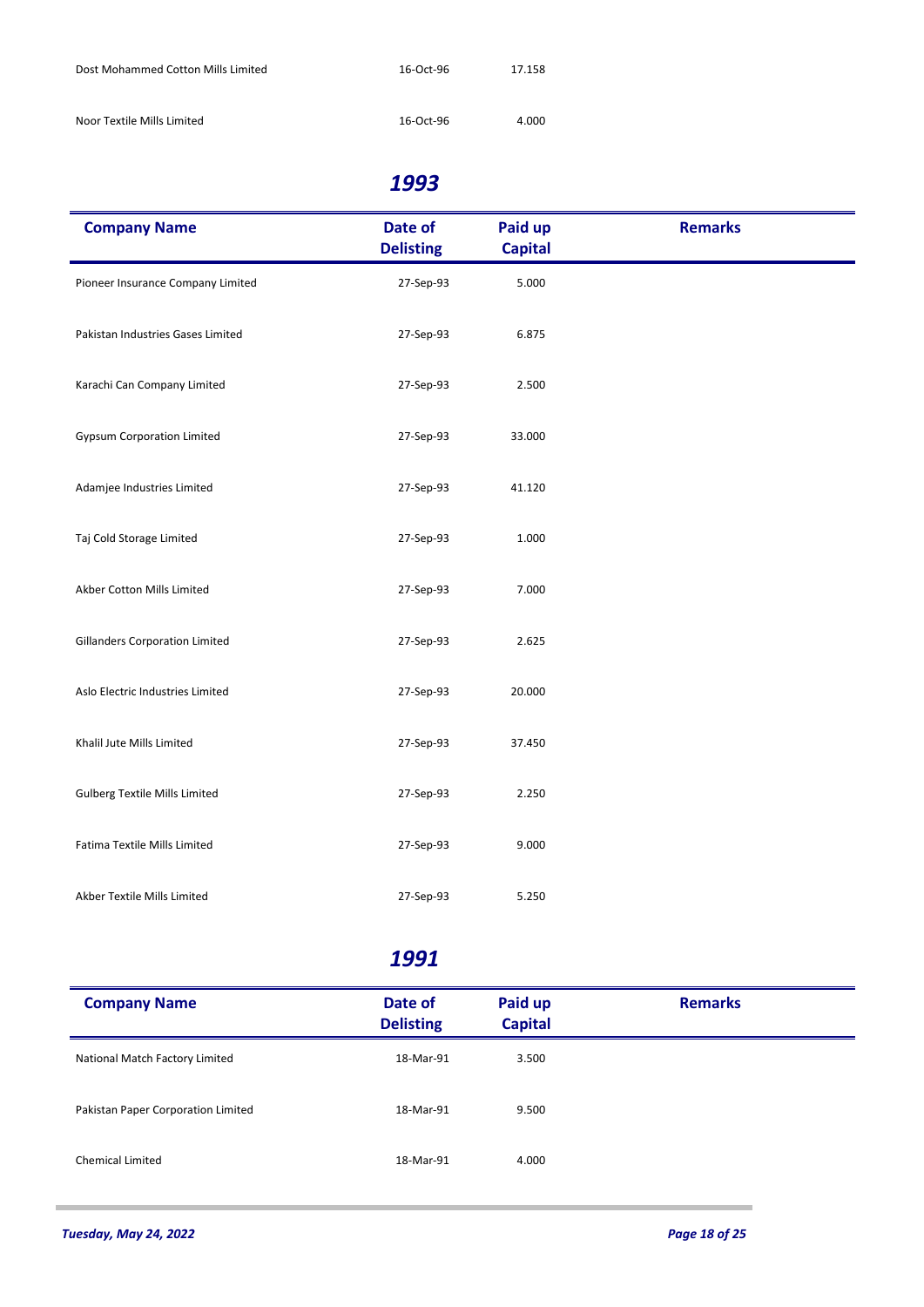| <b>Ghafoor Textile Mills Limited</b>   | 14-Apr-91 | 5.000 |
|----------------------------------------|-----------|-------|
| Saifee Development Corporation Limited | 14-Apr-91 | 6.500 |
|                                        |           |       |

| <b>Company Name</b> | Date of<br><b>Delisting</b> | Paid up<br><b>Capital</b> | <b>Remarks</b> |
|---------------------|-----------------------------|---------------------------|----------------|
| Olympia Blended     |                             | 12.960                    |                |

#### *1986*

| <b>Company Name</b>                | Date of<br><b>Delisting</b> | Paid up<br><b>Capital</b> | <b>Remarks</b> |
|------------------------------------|-----------------------------|---------------------------|----------------|
| Madina Textile Mills Limited       | 10-Jul-86                   | 5.000                     |                |
| Bawany Industries Limited          | 10-Jul-86                   | 17.500                    |                |
| Allied Paper Industries Limited    | 10-Jul-86                   | 12.500                    |                |
| Fakir Spinning Mills Limited       | 10-Jul-86                   | 7.000                     |                |
| Haji Sheikh Mohammed Hussain & Co. | 10-Jul-86                   | 10.000                    |                |
| Kohinoor Cotton Mills Limited      | 10-Jul-86                   | 11.227                    |                |
| Punjab Cotton Mills Limited        | 10-Jul-86                   | 5.000                     |                |
| Khairpur Textile Mills Limited     | 10-Jul-86                   | 9.980                     |                |
| Afsar Textile Mills Limited        | 10-Jul-86                   | 16.690                    |                |
| Zeenat Textile Mills Limited       | 20-Aug-86                   | 9.000                     |                |

| <b>Company Name</b>                       | Date of<br><b>Delisting</b> | Paid up<br><b>Capital</b> | <b>Remarks</b> |  |
|-------------------------------------------|-----------------------------|---------------------------|----------------|--|
| Rawalpindi Electric Power Company Limited | 18-Sep-85                   | 4.700                     |                |  |
| Multan Electric Supply Company Limited    | 18-Sep-85                   | 5.494                     |                |  |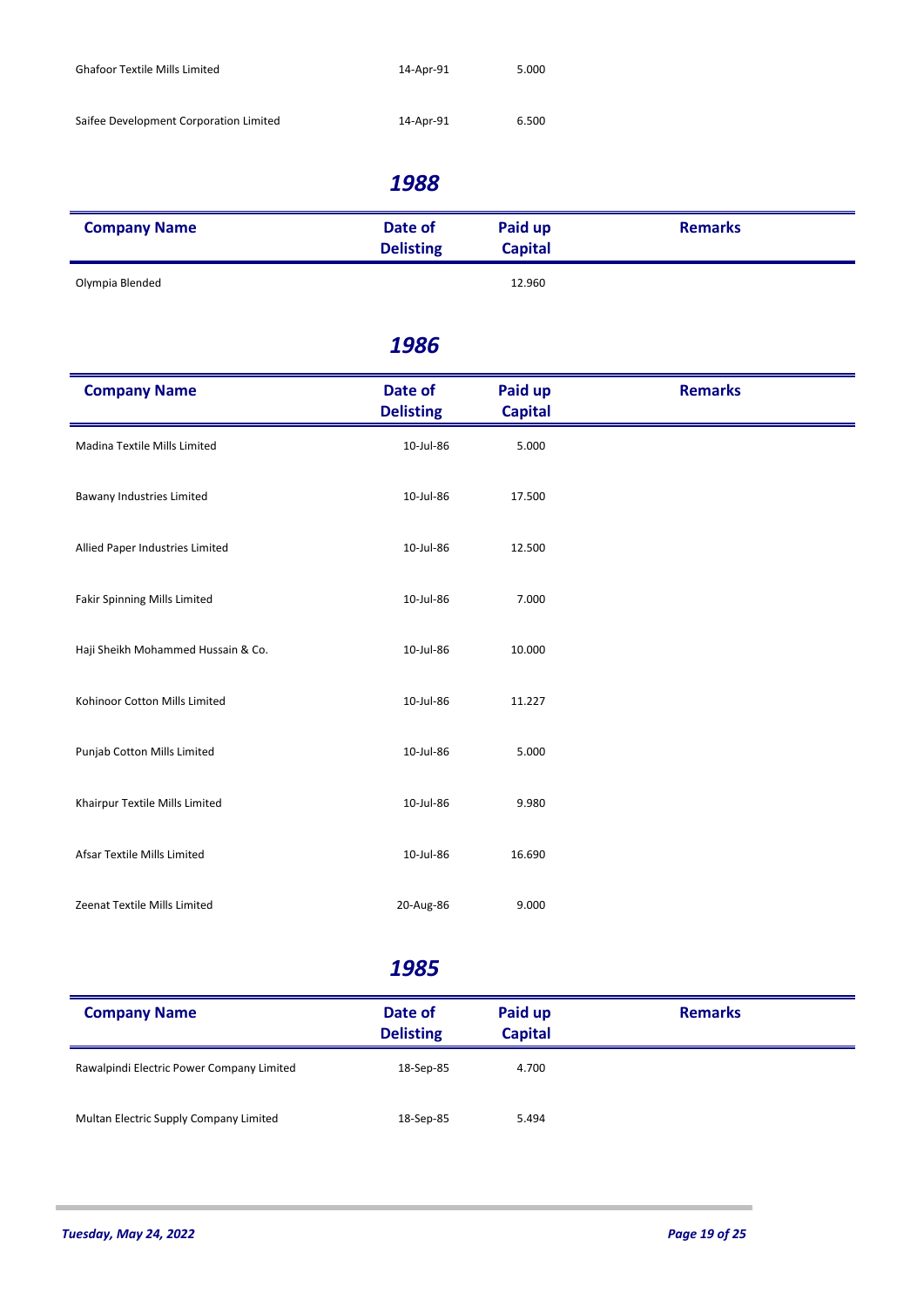| <b>Company Name</b>                         | Date of<br><b>Delisting</b> | Paid up<br><b>Capital</b> | <b>Remarks</b> |
|---------------------------------------------|-----------------------------|---------------------------|----------------|
| Twin Tower Modaraba                         |                             | 15.000                    |                |
| Allied Textile Mills Limited                | 08-Jun-83                   | 9.765                     |                |
| Champher Pakistan Limited                   | 08-Jun-83                   | 3.000                     |                |
| Arag Industries Limited                     | 08-Jun-83                   | 12.000                    |                |
| <b>Baluchistan Textile Mills Limited</b>    | 08-Jun-83                   | 10.000                    |                |
| Feroz Sultan Industries                     | 08-Jun-83                   | 2.550                     |                |
| Automotive Equipment Manufacturing Co. Ltd. | 08-Jun-83                   | 2.000                     |                |

| <b>Company Name</b>                    | Date of<br><b>Delisting</b> | Paid up<br><b>Capital</b> | <b>Remarks</b> |
|----------------------------------------|-----------------------------|---------------------------|----------------|
| Synthetic Chemical Company Limited     | 26-Jan-81                   | 28.214                    |                |
| <b>Elmac Limited</b>                   | 26-Jan-81                   | 6.250                     |                |
| Grace Industries Limited               | 01-Apr-81                   | 5.000                     |                |
| Sun Publication Limited                | 01-Apr-81                   | 3.000                     |                |
| <b>FulBrite Pakistan Limited</b>       | 01-Apr-81                   |                           |                |
| H. M. Silk Mills Limited               | 06-May-81                   | 7.500                     |                |
| Indus Assurance Company Limited        | 06-May-81                   | 1.250                     |                |
| Quetta Electric Supply Company Limited | 14-Jun-81                   | 1.200                     |                |
|                                        | 1979                        |                           |                |
| <b>Company Name</b>                    | Date of<br><b>Delisting</b> | Paid up<br><b>Capital</b> | <b>Remarks</b> |
|                                        |                             |                           |                |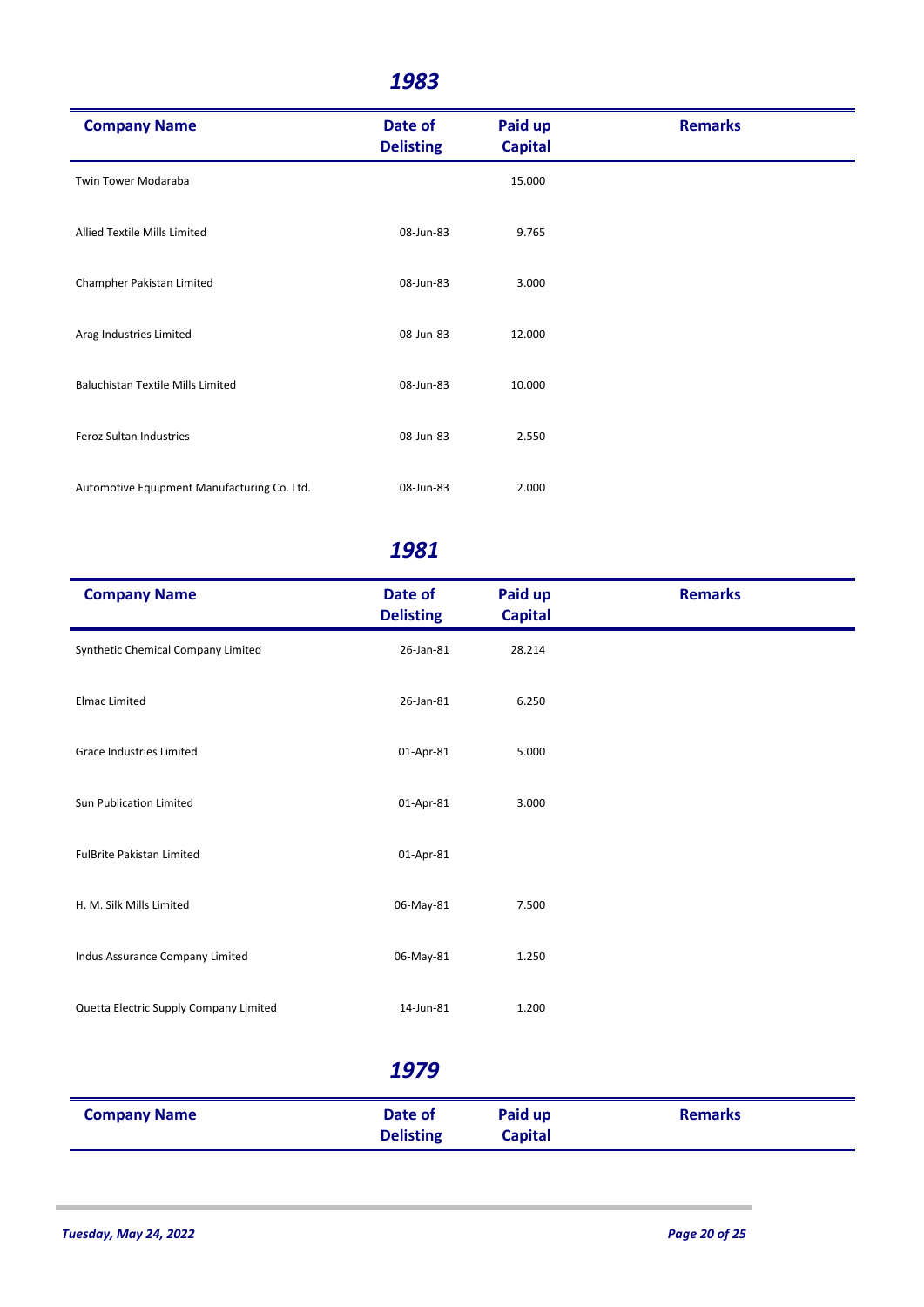| <b>Company Name</b>    | Date of<br><b>Delisting</b> | Paid up<br><b>Capital</b> | <b>Remarks</b> |
|------------------------|-----------------------------|---------------------------|----------------|
| G. T. Surgical Limited |                             | 1.722                     |                |

#### *1976*

| <b>Company Name</b>         | Date of<br><b>Delisting</b> | Paid up<br><b>Capital</b> | <b>Remarks</b> |
|-----------------------------|-----------------------------|---------------------------|----------------|
| Northern Foundry            |                             | 8.421                     |                |
| Attock Oil (Pound Starling) |                             | 2.900                     |                |

#### *1975*

| <b>Company Name</b>               | Date of<br><b>Delisting</b> | Paid up<br><b>Capital</b> | <b>Remarks</b> |
|-----------------------------------|-----------------------------|---------------------------|----------------|
| <b>Texwood Industries Limited</b> |                             | 2.500                     |                |
| Agricultural Services Limited     |                             | 5.000                     |                |
| Satlaj Textile Mills Limited      |                             | 15.000                    |                |

| <b>Company Name</b>    | Date of<br><b>Delisting</b> | Paid up<br><b>Capital</b> | <b>Remarks</b> |
|------------------------|-----------------------------|---------------------------|----------------|
| I. D. B. P.            |                             | 50.000                    |                |
| <b>National Bank</b>   |                             | 30.000                    |                |
| <b>United Bank</b>     |                             | 48.000                    |                |
| Australasia Bank       |                             | 5.832                     |                |
| <b>Bahawalpur Bank</b> |                             | 5.000                     |                |
| Commerce Bank          |                             | 20.000                    |                |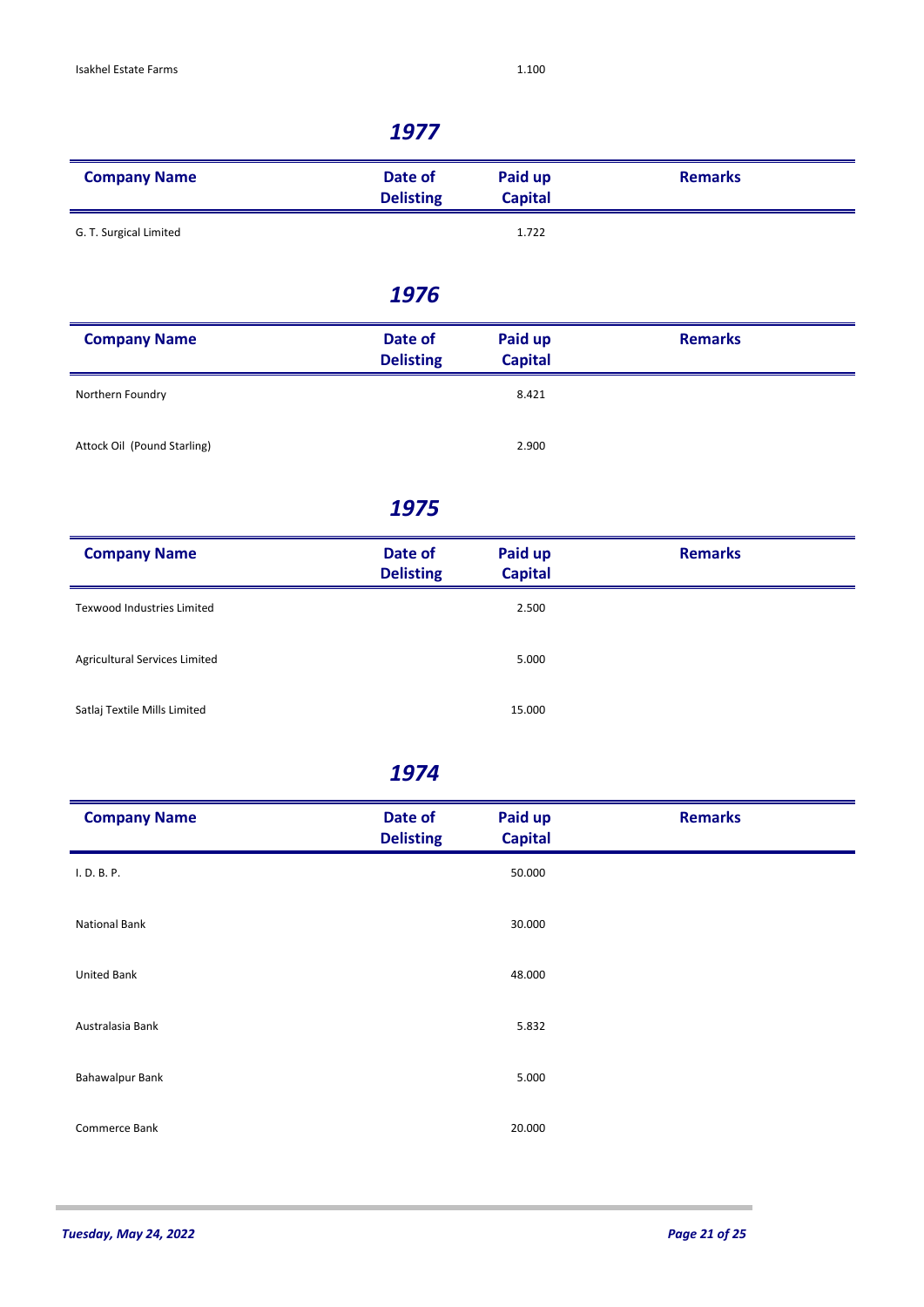| Habib Bank             | 90.000 |
|------------------------|--------|
| Muslim Commercial Bank | 27.000 |
| Premier Bank           | 5.000  |
| Sarhad Bank            | 5.000  |
| <b>Standard Bank</b>   | 10.000 |
| State Bank             | 30.000 |

| <b>Company Name</b>   | Date of<br><b>Delisting</b> | Paid up<br><b>Capital</b> | <b>Remarks</b> |
|-----------------------|-----------------------------|---------------------------|----------------|
| R. R. Jute            |                             | 5.000                     |                |
| Galfra Habib          |                             | 4.000                     |                |
| <b>Bengal Steel</b>   |                             | 4.344                     |                |
| Atlas E. Pak          |                             | 2.520                     |                |
| E. P. Lubricants      |                             | 2.130                     |                |
| Eastern Refinery      |                             | 35.000                    |                |
| <b>Burmah Eastern</b> |                             | 25.000                    |                |
| Peoples Tobacco       |                             | 2.000                     |                |
| Alpha Tobacco         |                             | 1.600                     |                |
| Platinum Jute         |                             | 12.500                    |                |
| United Jute           |                             | 15.000                    |                |
| National Iron         |                             | 5.000                     |                |
| Pak Jute              |                             | 20.000                    |                |
| Munawwar Jute         |                             | 5.500                     |                |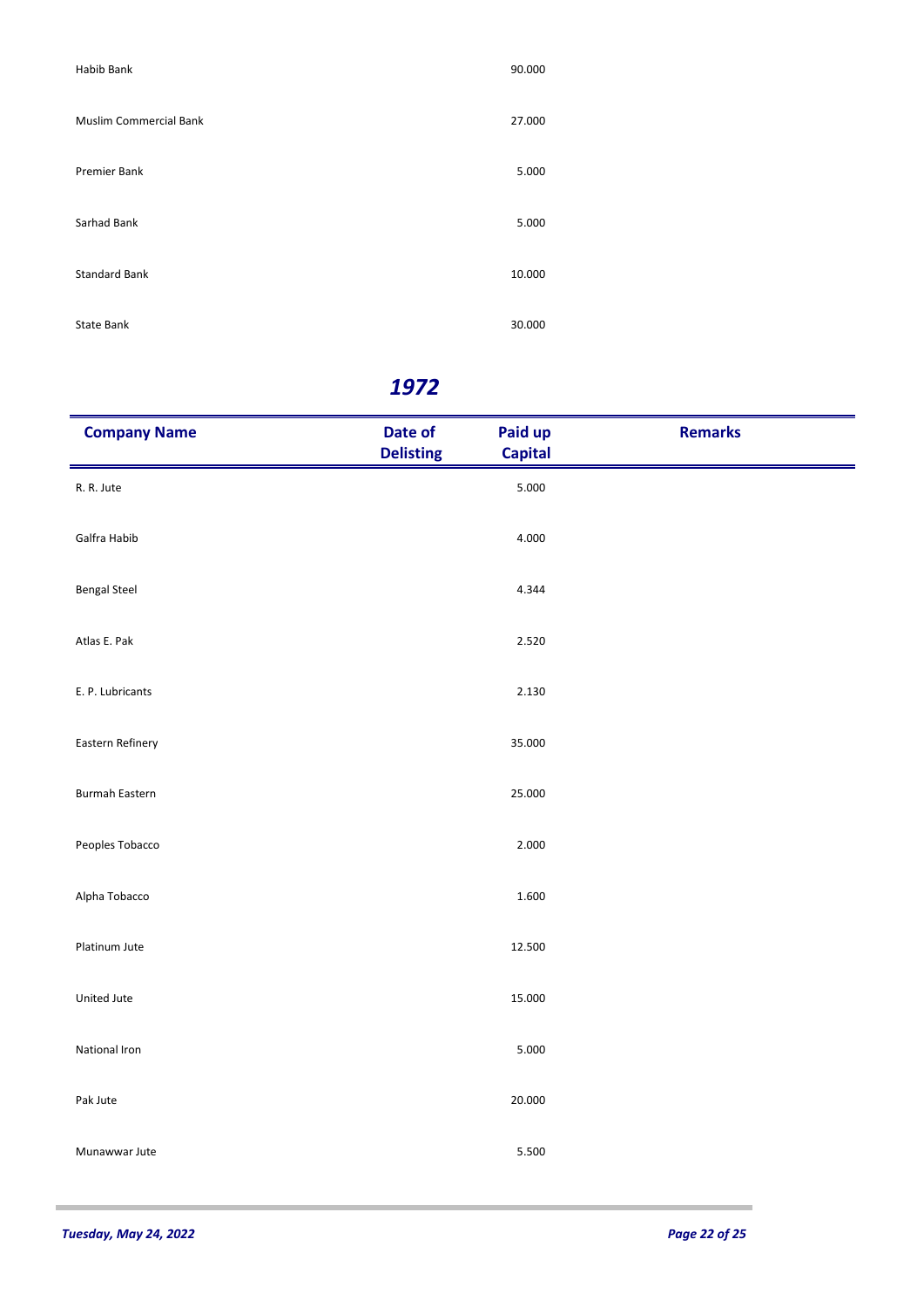| <b>Bengal Glass</b>        | 3.400  |
|----------------------------|--------|
| Victory Jute               | 6.500  |
| Karnaphuli Paper           | 46.000 |
| Ahmed Bawany Textile       | 11.025 |
| M. M. Jute                 | 7.000  |
| East Pak Cold St.          | 3.750  |
| Pak Rope                   | 1.080  |
| Amin Agencies              | 5.340  |
| <b>National Ceramics</b>   | 3.000  |
| Gammon (E. Pak)            | 4.000  |
| Chittagong Steam Ship      | 5.000  |
| Eagle Box and Carton       | 2.000  |
| Usmania Glass              | 5.500  |
| Chittagong Board           | 3.000  |
| <b>Chemical Industries</b> | 5.000  |
| Pak River Steam            | 5.000  |
| Pak Bay Company            | 2.250  |
| Agrabad Hotels             | 3.625  |
| Karilin Silk               | 3.579  |
| Ind. Prom. Services        | 10.000 |
| Bengal Life Insurance      | 1.000  |
| Estern Insurance           | 1.426  |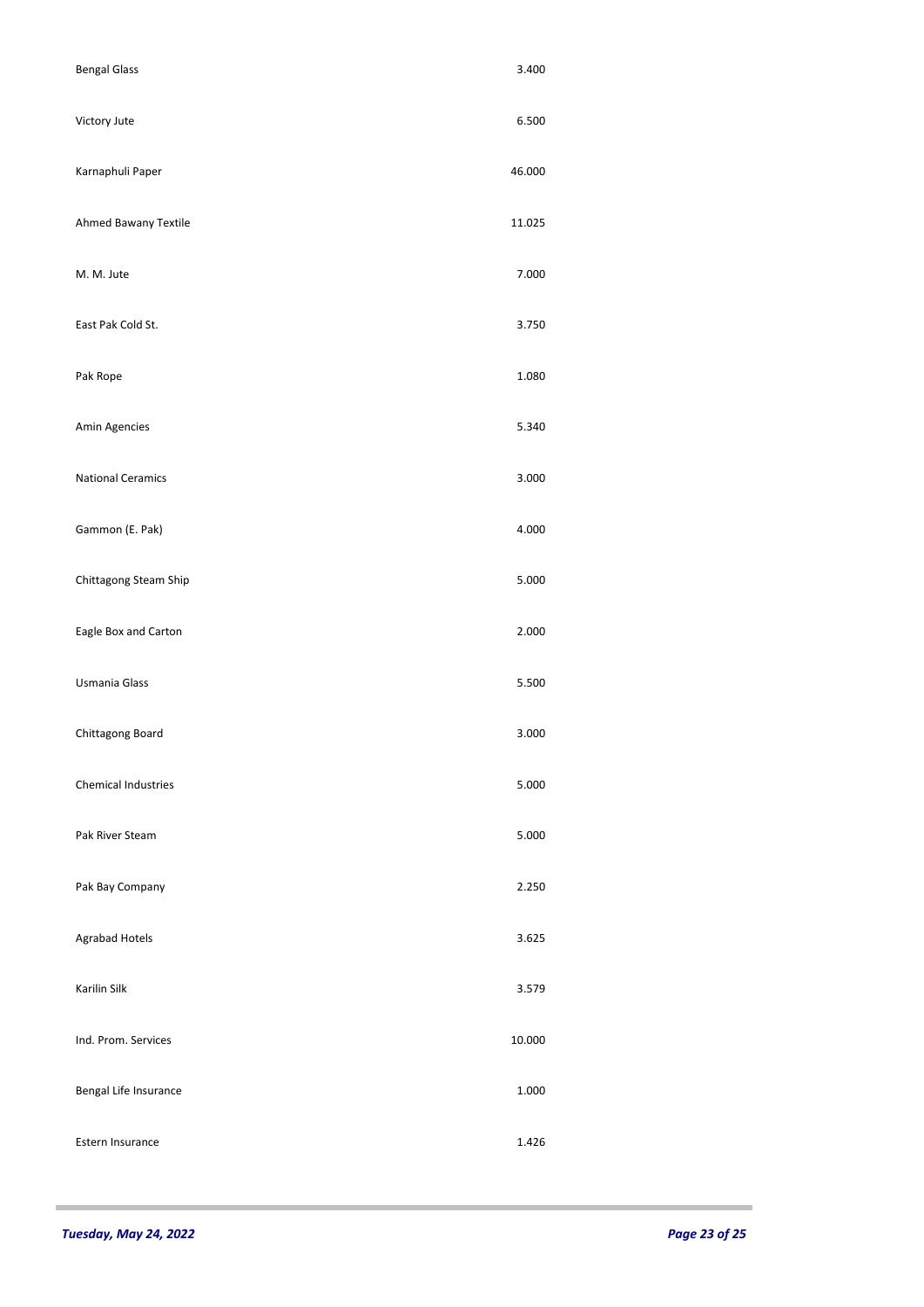| Amin Textile          | 2.000  |  |
|-----------------------|--------|--|
| <b>Muslin Cotton</b>  | 15.000 |  |
| Olympia Textile       | 9.000  |  |
| R. R. Textile         | 5.000  |  |
| Chisty Textile        | 2.000  |  |
| <b>Tangail Cotton</b> | 3.600  |  |
| Meghna Jute           | 10.000 |  |
| Karnaphuli Rayon      | 45.000 |  |
| Pylon Industries      | 5.000  |  |
| Hafiz Jute            | 20.000 |  |
| Latif Bawany          | 16.500 |  |
| Karim Jute            | 9.900  |  |
| Satrang Textile       | 4.000  |  |
| Jessore Jute          | 6.333  |  |
| Quassem Textile       | 1.600  |  |
| Gawsia Jute           | 10.000 |  |
| Chittagong Jute       | 18.750 |  |
| Chandpur Jute         | 10.000 |  |
| Carpeting Jute        | 6.000  |  |
| Bawa Jute             | 9.093  |  |
| Amin Jute             | 32.318 |  |
| Adamjee Jute          | 70.000 |  |